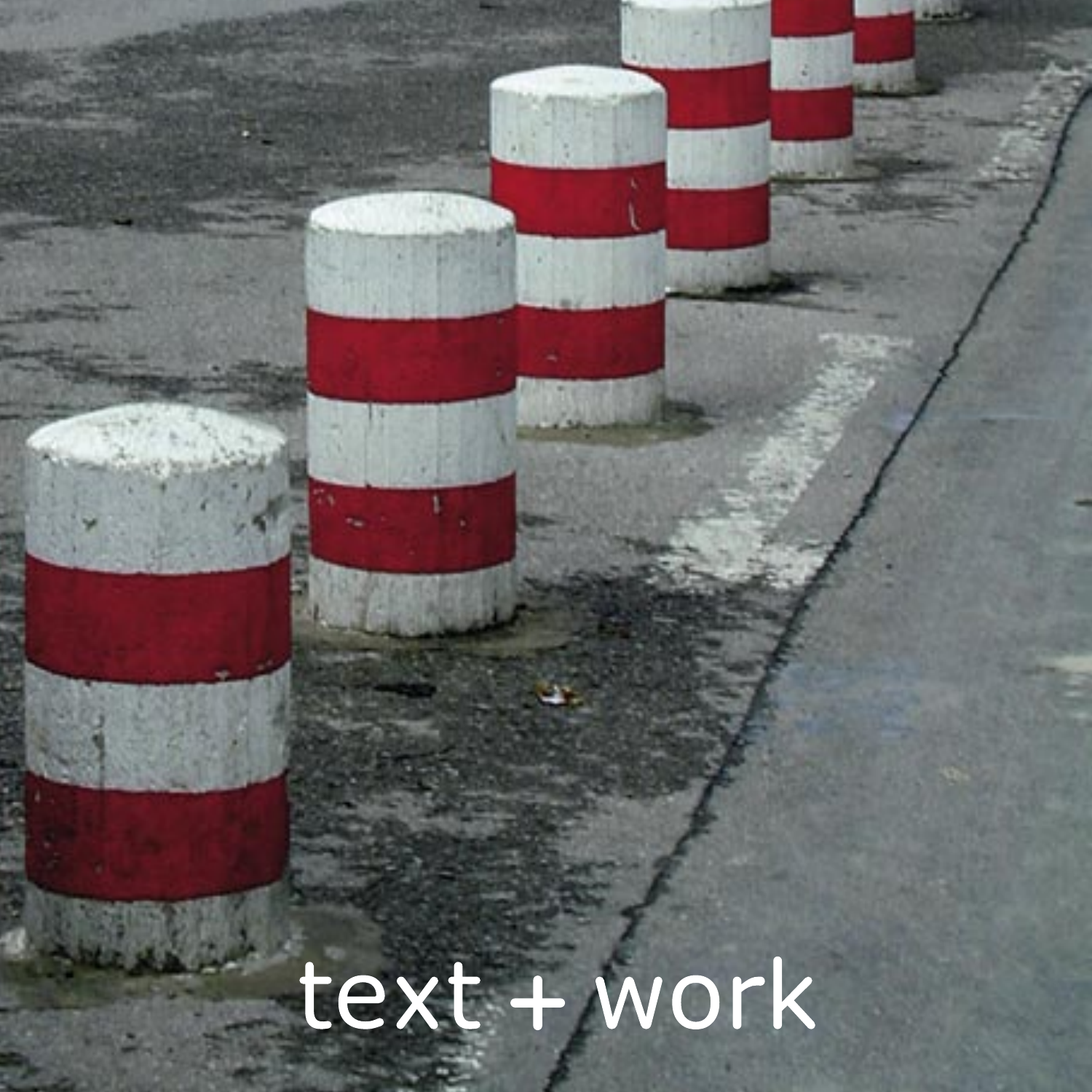# (tape runs out) David Burrows + Mark Hutchinson / Paul O'Neill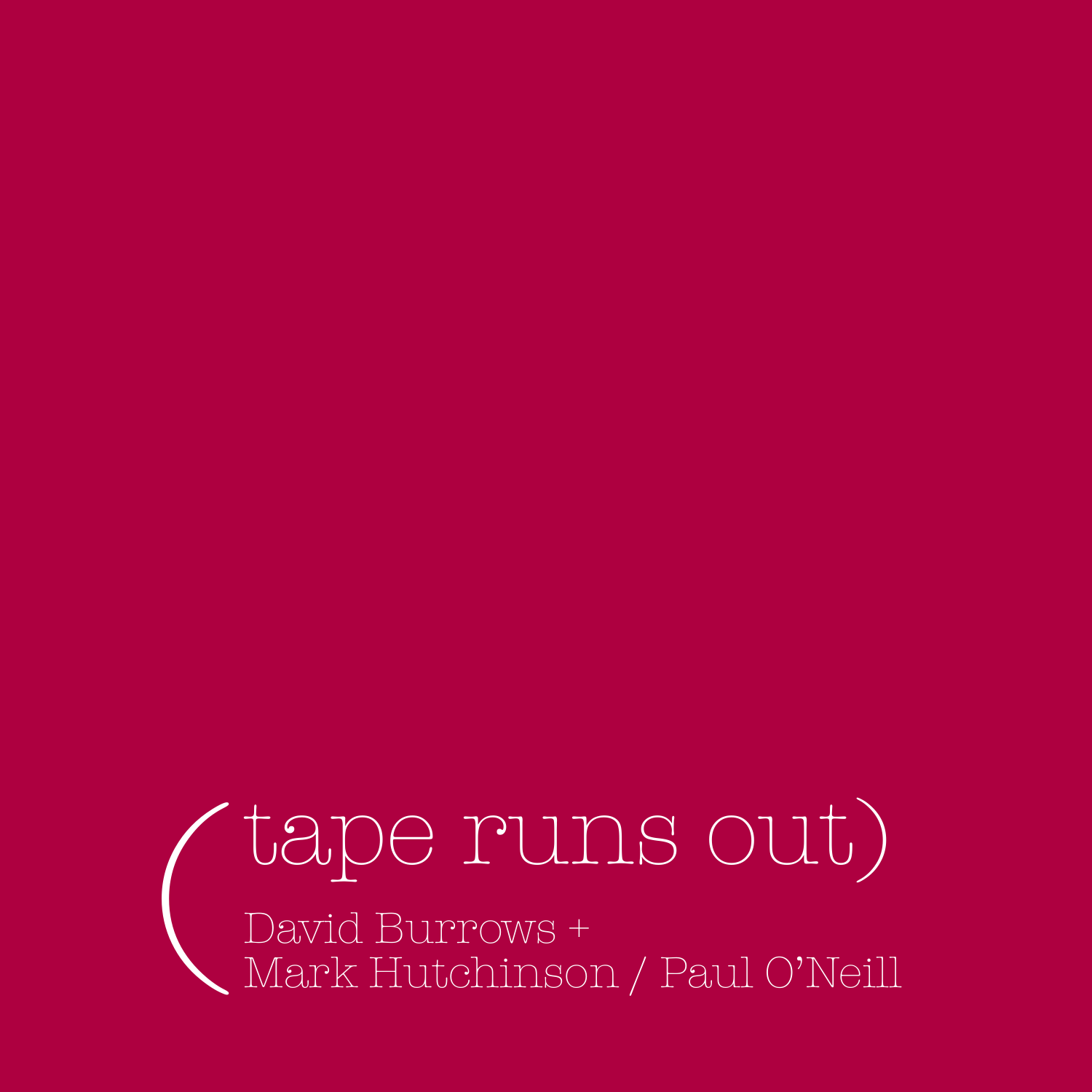$\left(\begin{array}{c} 1 \ 1 \end{array}\right)$  $\theta \in \text{PUNS}\text{ Out}$  ) is a collaborative project between Mark Hutchinson and Paul O'Neill. It involves the generous participation of David Burrows, as the writer, Pil and Galia Kollectiv, Barnaby Drabble, Sarah Pierce, John Lalor and Annie Fletcher, who participated in email dialogues with Mark Hutchinson about the project and his work.

Propositions is the work produced by Mark Hutchinson, influenced by this process. The following is an edited extract from an email written by Mark Hutchinson to David Burrows:

"Although I am fulfilling the role of artist, this is a joint project with Paul O'Neill, who is fulfilling the role of curator. The project arose out of the desire to make visible the broader conversations that influence and constitute individual art practices. The idea is to make an exhibition that turns around conversational influence, in the form of the relationship between the artist and others. I will make the work but Paul will give me instructions that will intervene in the process of making the work and the exhibition. He might, for example, instruct me to engage in conversations with particular persons; or give the exhibition a title; or specify materials out of which the work must be made. His first instruction was to contact you, to ask you to be the writer for the project and to provide this explanation of it.

"It is in this context that we talk of the 'roles' of artist, curator and writer and ask you to fulfil the role of writer. Obviously, these designations signify the positions from which each of us speaks and writes but, rather than being ironizing descriptions, I hope the idea of 'roles' will open up a minimum gap between the position of enunciation and what can get said. Thus, here the role of the curator, contrary to the dominant liberal institutional ideology, is to provide obstructions for the artist: to force the artist to engage in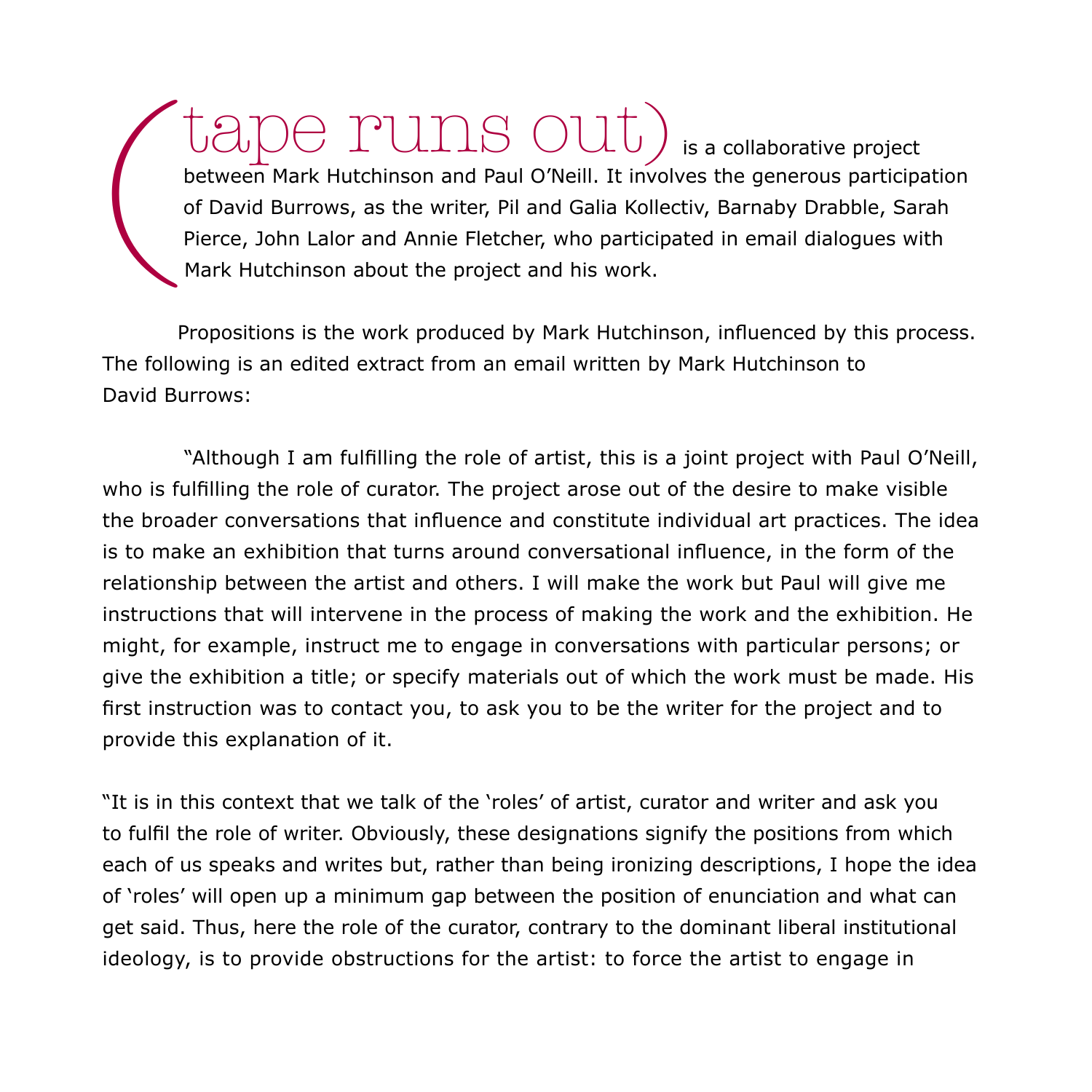On Tape Running Out

| 1     | Liam Gillick (to Paul O'Neill): "If we're sitting here talking about the idea<br>that people, whoever they might be, might think that curatorial structures<br>are too locked down, too defined something or too didactic or too obvious,<br>then we are probably not"[tape runs out] |
|-------|---------------------------------------------------------------------------------------------------------------------------------------------------------------------------------------------------------------------------------------------------------------------------------------|
| 1.1   | To be presented with a fragment of text is to find oneself in the position of a<br>philologist trying to decipher a dead language.                                                                                                                                                    |
| 1.1.2 | Dead language can only be analysed in terms of the meaning of its words<br>because the context of the use of this language is radically inaccessible.                                                                                                                                 |
| 1.2.1 | If words are the bones of language, intonation is the living animal in motion.                                                                                                                                                                                                        |
| 1.2.2 | Dead language lacks intonation.                                                                                                                                                                                                                                                       |
| S.    | The basic unit of meaning is the word.                                                                                                                                                                                                                                                |
| 2.1   | A word is used differently, and for different things, in differing<br>circumstances by different persons or groups.                                                                                                                                                                   |
| 2.1.1 | Dictionaries are ideological: they obfuscate the way that every time a word is<br>used it is transformed; every use is a new use.                                                                                                                                                     |
| 2.1.2 | Each word is a site of conflict, of struggle.                                                                                                                                                                                                                                         |
| 3     | The basic unit of speech is the utterance: the sentence.                                                                                                                                                                                                                              |
| 3.1   | The 'theme' of the utterance, as opposed to the meaning of its words, is a<br>function of the whole sentence.                                                                                                                                                                         |
| 3.1.1 | The broken sentence is a broken tool: it is like a wooden handle with nothing<br>attached to it.                                                                                                                                                                                      |
| 3.1.2 | We might be able to deduce something about what is missing from what is<br>there: what we cannot do is use the part we have.                                                                                                                                                          |
| 3.2   | Each utterence is a unique tool, fashioned for the particularities of the<br>occasion of its use.                                                                                                                                                                                     |
| 4     | The basic reality of speech is verbal interaction.                                                                                                                                                                                                                                    |
| 4.1   | Language is not the medium of subjective expression.                                                                                                                                                                                                                                  |
| 4.2   | Language is not an abstract, objective structure.                                                                                                                                                                                                                                     |
| 4.3   | All use of language is particular: it is to be located spatially, temporally and<br>in relation to the use of language of others.                                                                                                                                                     |
| 4.3.1 | Every utterance is embedded in social being.                                                                                                                                                                                                                                          |
| 4.3.2 | To speak is to take sides                                                                                                                                                                                                                                                             |
| 5.    | To imagine the completion of the broken sentence is not to imagine a set of<br>words; it is to imagine a conversation and a social situation.                                                                                                                                         |
| 5.1   | The sentence could be completed in an infinite number of ways.                                                                                                                                                                                                                        |
| 5.1.1 | The sentence could finish: going to want to reproduce these conditions in<br>the ways we find of going on.                                                                                                                                                                            |
| 5.1.2 | The sentence could finish with a full stop: the missing predicate could be<br>implied by the preceding conversation.                                                                                                                                                                  |
| 6     | There are times when a satisfactory conclusion is impossible.                                                                                                                                                                                                                         |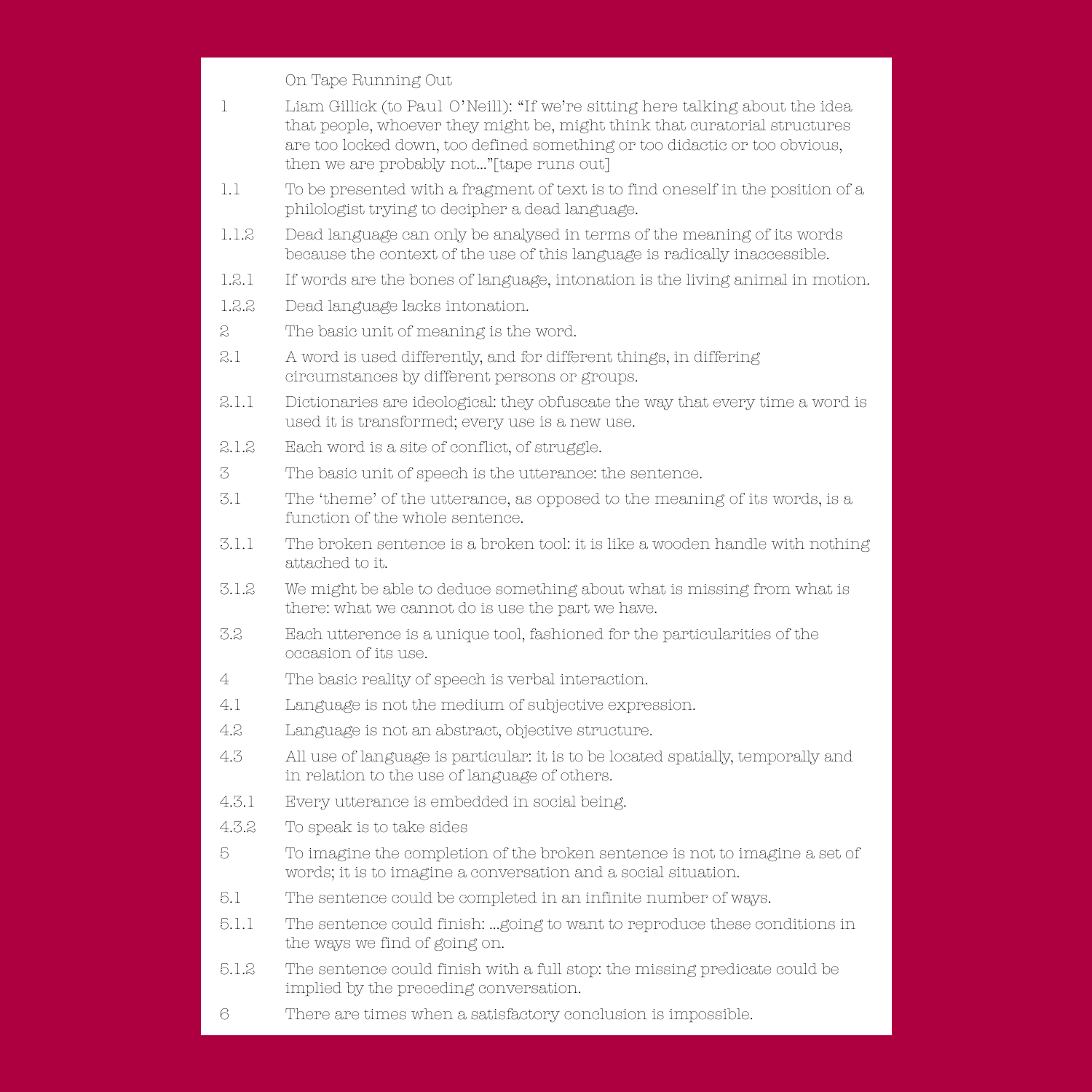conversations and activities which would not otherwise have been there. And the role of the artist is to be influenced and deviated: that is, to realise the comedy in trying to get things done. And the role of the writer, here, is not to interpret or explain the work but rather to take it for granted: which is to say to constitute it in some way.

Mark Hutchinson's work will analyse (in a quasi-philosophical way) every aspect of the exhibition: writing; walls; toilets; the public; conversation; the ontology of the art object; etc. This is an absurd and infinite undertaking bound to end in failure and bathos. However, the work is paradigmatically open to change as the project goes along.

"I have written several catalogue essays and each and every time the commissioner says that they do not, necessarily, want me to write about the work; and each first draft gets the response that it was not quite what they anticipated and, perhaps, I could write about the work a bit more. On the contrary, I propose that you do write about the work but without the hindrance and blindness caused by seeing or reading any of it." Mark Hutchinson & Paul O'Neill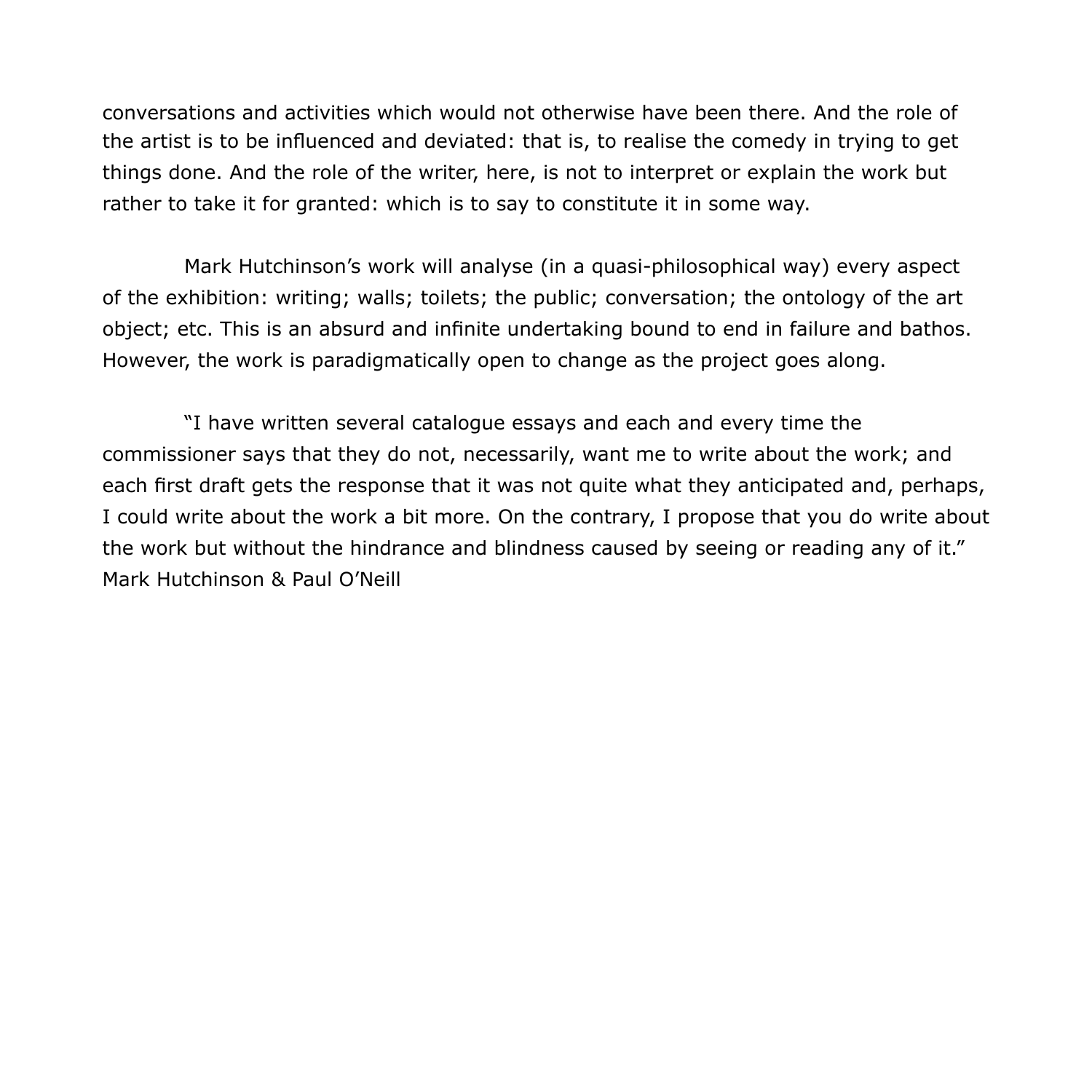#### On the Found Object



- Something extraordinary had to happen before a found object could become art. 2
- The Readymade was invented by Dada as a tactic of negation. 2.1
- Te Readymade was incomprehensible (and that was the point) within contemporaneous discourse. 2.2.1
- The Readymade should be defined by its negative properties: as the result of the attempt not to do something else. 2.2.2
- Art was transformed by the anti-art of Dada. 2.3
- Today, in art, practices of nomination and appropriation are normal. 3.
- To find 'a Buren' is to find something that was not previously there. 4
- With a 'found Buren,' the thing found was not, and is not, a Buren; it was not made by Buren. 4.1
- To find 'a Buren' is to apply a particular description to a piece of the world. 4.2
- Such a description is, at the same time, both appropriate and inappropriate. 4.2.1
- The 'found Buren' is a deliberate oxymoron: a kind of willful category mistake. 4.2.2
- To nominate something as a 'found Buren' is to apply a description rather than to nominate a bit of the world. 4.3
- To consider a piece of the world under an anomalous description is to make unexpected connections. 5.

1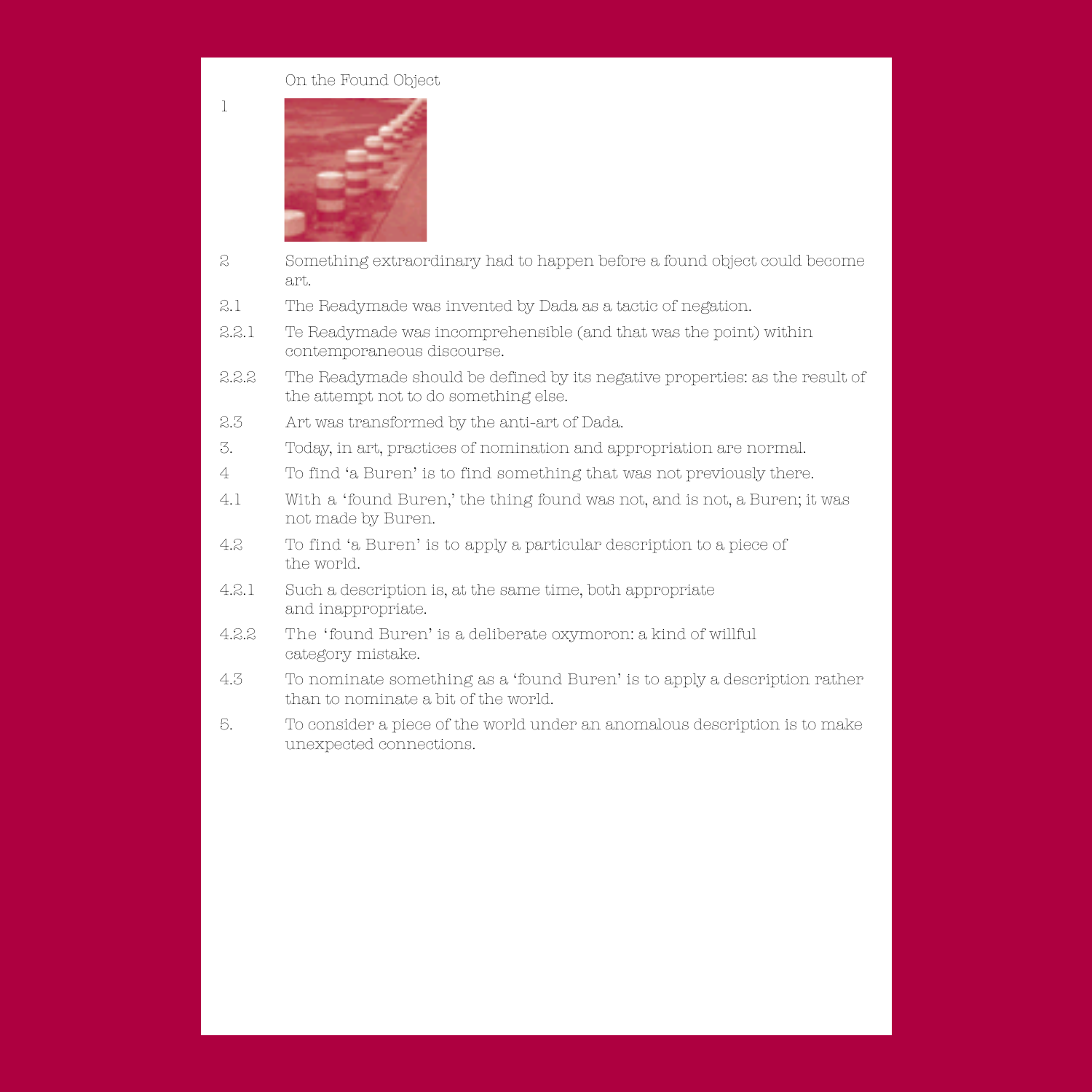# CUNSOlicited<br>Proposals<br>Transcripts of seven recordings found on a disc m Proposals'

Transcripts of seven recordings found on a disc marked 'Unsolicited Proposal's'

First Recording Hi... if you're listening to this... then you're most probably my boss and I'm already dead... or you'll be ordering my elimination shortly... if you're a journalist, then I'm about to get snuffed, or it has already happened, but I trust I have chosen well and you'll know what to do... and if, by chance, you're a member of the public... whatever that might be... then you'd better listen with both ears because there is something you should know... I work for cultural security... never knew we existed, right? But we're everywhere... anyway... a report came in a year ago, 'unsanctioned information in the public domain'- public, there's that word again... anyway, Johnny Jones called it in... I asked him whether it was political. 'Hard to tell', was his reply. 'Well how big an area is contaminated?' 'One street in East London', he said, 'and maybe a building, a gallery, that's why I called you'... well [...] you too! I asked for more information. 'What do you mean one street, how many broadcasts are we talking about?' 'One,' he said, 'It's a poster on a wall, and maybe another in the gallery, but the building is private not public property, boss wants you to investigate'... you see, I work undercover, no one knows about my security work... I was recruited at university and I've lived a double life ever since as an artist and writer and as an Arts Council agent... you might wonder why money's so tight at the Arts Council, it's because we're hidden in the budget, an order of pencils here, a consultancy there, we're the black ops unit of the A.C. but we're so deep that not even Whitehall knows about us... no one can figure out why I'm awarded so many grants or make any sales at all... it's kind of funny... I'm paid well for my services... but in all the years I've worked for cultural security at A.C. I've never been asked to investigate such small scale activity... it was just a poster... jeezus... should have known there and then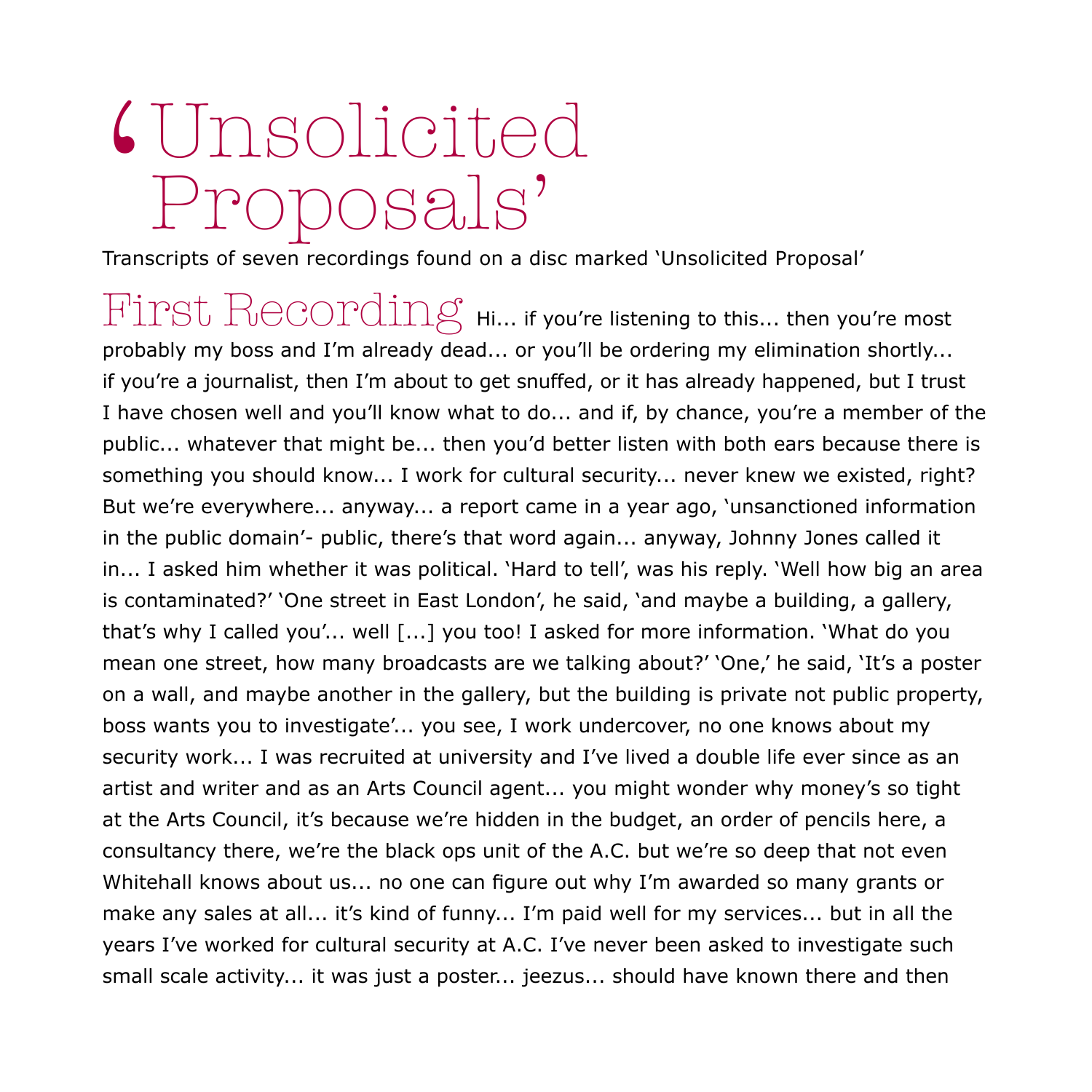#### About the Exhibition

Everything Must Go aims to include every artist who has participated in previous V.T.O. exhibitions. It is an exhibition of hundreds of artworks packed into a small gallery space. It is, therefore, a display of an excessive amount of art. The challenge for any participating artist is to make a work which will not be subsumed by the spectacular excess of this curatorial premise. That is, the inclusiveness of the unselected show is radically indifferent to the identity of any particular piece of work. The curatorial logic of the exhibition is the play of differences between works; what is important is the structure of multiplicity. Individual artworks articulate points in this structure; they occupy points of display which are semantically empty: they could be filled by anything.

Thus, the group exhibition can be a trap for the artist; the difficulty for the artist can be to escape its particular logic. If the curatorial structure determines how works are seen, then it seems necessary for the artist to tackle that structure: circumstances which precedes the display of artwork. Making art can be part of the problem. Curatorial expectations operate not only in the exhibition but in the things surrounding the exhibition and especially in writing about the exhibition. Writing can be a form of containment. In order to keep alive the idea of escaping from the exhibition, and, indeed, to be vigilant against the closures of art itself, it might, ironically, become necessary for the artist to write something: to put writing, and thus reading, in the place of the point of display of art.

There is, or was, another, companion piece of writing posted in the street outside the gallery. It is a piece of writing which has attempted to escape the exhibition. If this panel of writing in the gallery is about the exhibition in the sense of describing something about it, then the piece of writing in the street is about the exhibition in the sense of being outside of it but in proximity to it. To be in the street, however, is not to escape from the closures of interpretative structures.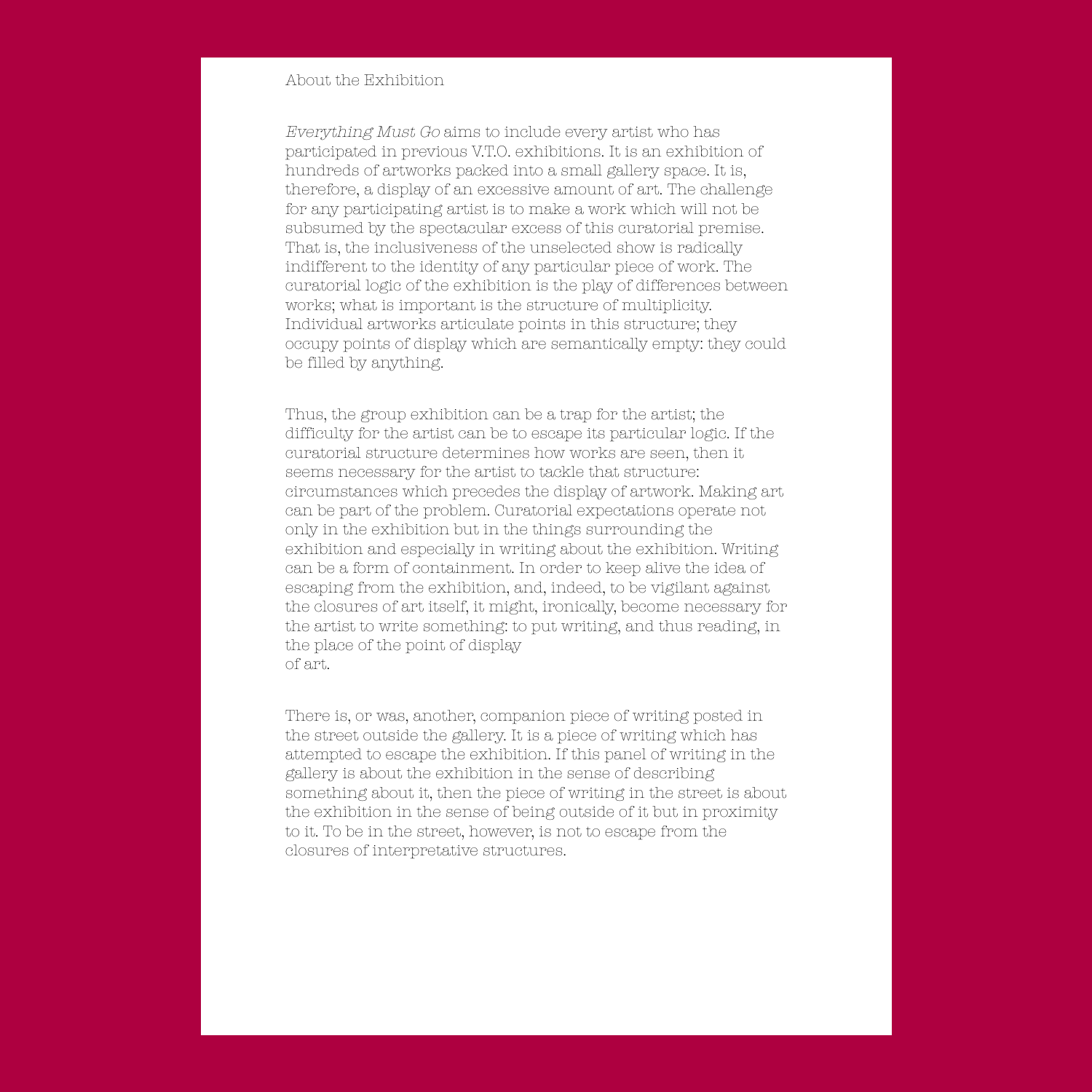that I was being set up... the posters- there were two of them- seemed simple enough, one text about the exhibition, Everything must go, that Hutchinson was showing in, and another in the street, extending the gallery, or rather... and this is what has unnerved my boss, Director Guyton... the second poster tells you that the street, as a site for art, is not free of the limitations of the gallery... and that, in the context of presenting art, the street is continuous with the gallery and not as others claim- as many artists supported by the Arts Council are trying to claim- some kind of readymade democratic or radical space where art can enlighten the public... or, reading between the lines, improve the lives of the public and regenerate urban environments... I spoke with my controller, agent Searle, he gave me another text by Hutchinson, On Writing... told me to study the text... work out how it works... there was one slice of text that really disturbed him... To act is always to do the impossible: to bring about a situation that was inconceivable beforehand. For an act to be genuine, its outcome cannot be known... he read it out and grunted, 'that's against Arts Council policy for a start, what's his game? 'But I have the guy's name,' I said, 'Mark Hutchinson, why don't we just bring him in, ask him what he's up to?' Agent Searle was adamant, 'We're not after him, it's the reader, the man or woman he wrote the text for that we want, now go and do what I pay you to do, find them and eliminate them'... I had never been asked to kill anyone before... lose an artist's grant application, yes, place bad reviews in the press, bribe judges and curators, sure, after all everyone's at it... destroy works, firebomb galleries and collections, that too, but snuff someone, never... that kind of thing is normally arranged by the regional arts officers... this is why I've made this recording, things are going to end badly...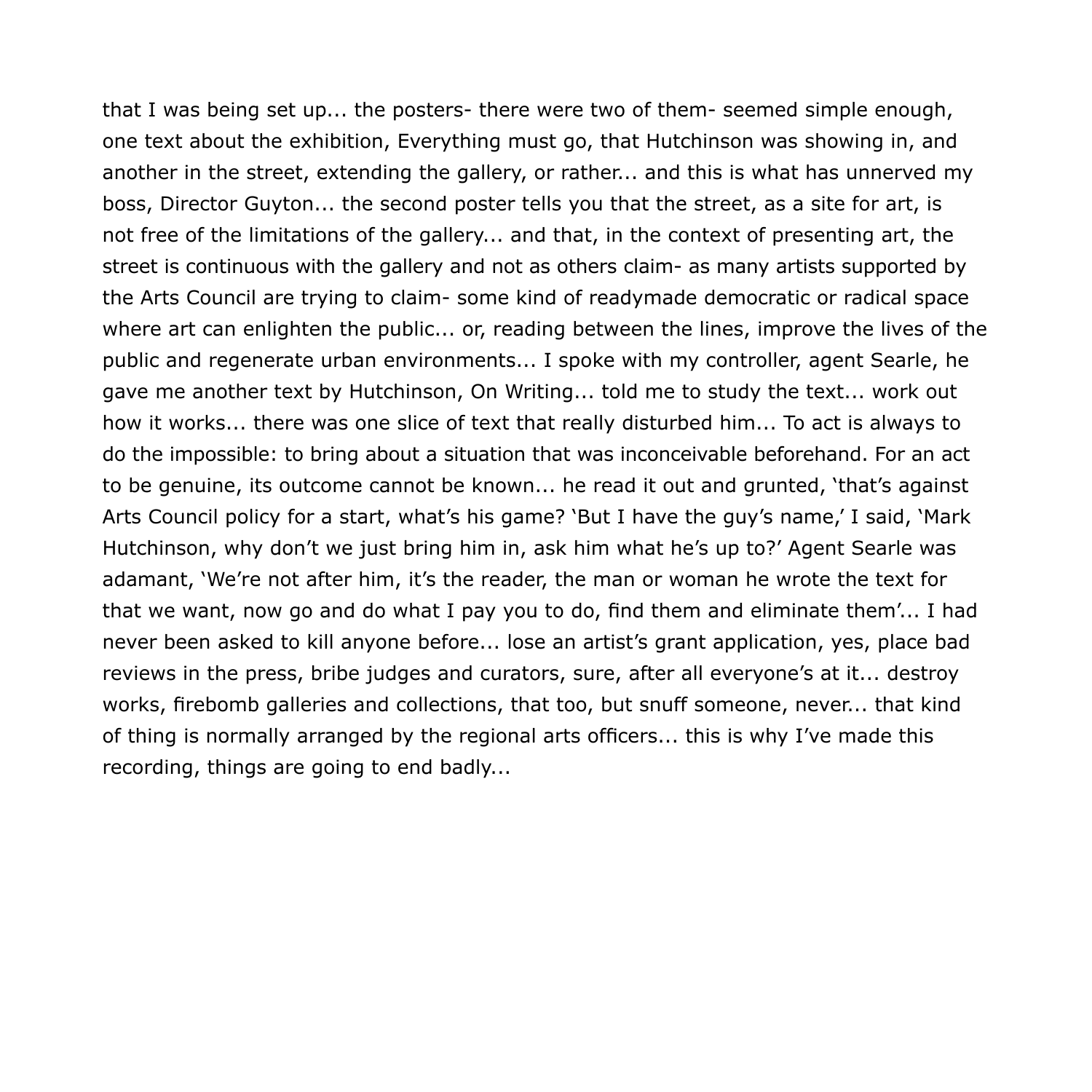#### About the Exhibition

Everything Must Go is the title of an exhibition. The slogan is usually an enticement to buy something: an advertisement. This poster, however, is an escapee from an art exhibition. It is not trying to sell you anything. On the street, however, it might be a kind of stain: something out of place. However, it is designed to be read in the street rather than the gallery: to be seen to be continuous with everything else.

Being in the street is no way to escape the determinates of the gallery. The street is not a place free from the constraints of the gallery; art in the street is subject to the same divisions, exclusions and absences as art in the gallery. The point of putting art on the street is to emphasise the continuities with the gallery not to draw a distinction. Social division and contradiction are not articulated in the divide between art and something or everything else but run through everything, including art.

There is another companion piece of writing in V.T.O. gallery. It is a piece of writing that masquerades as an official explanation of the exhibition. It should be obvious that it is not what it might appear, however. It is about the difficulty facing artists participating in shows such as this: something that such texts do not usually bring up. The writing attempts to be some kind of hiatus amongst the other artworks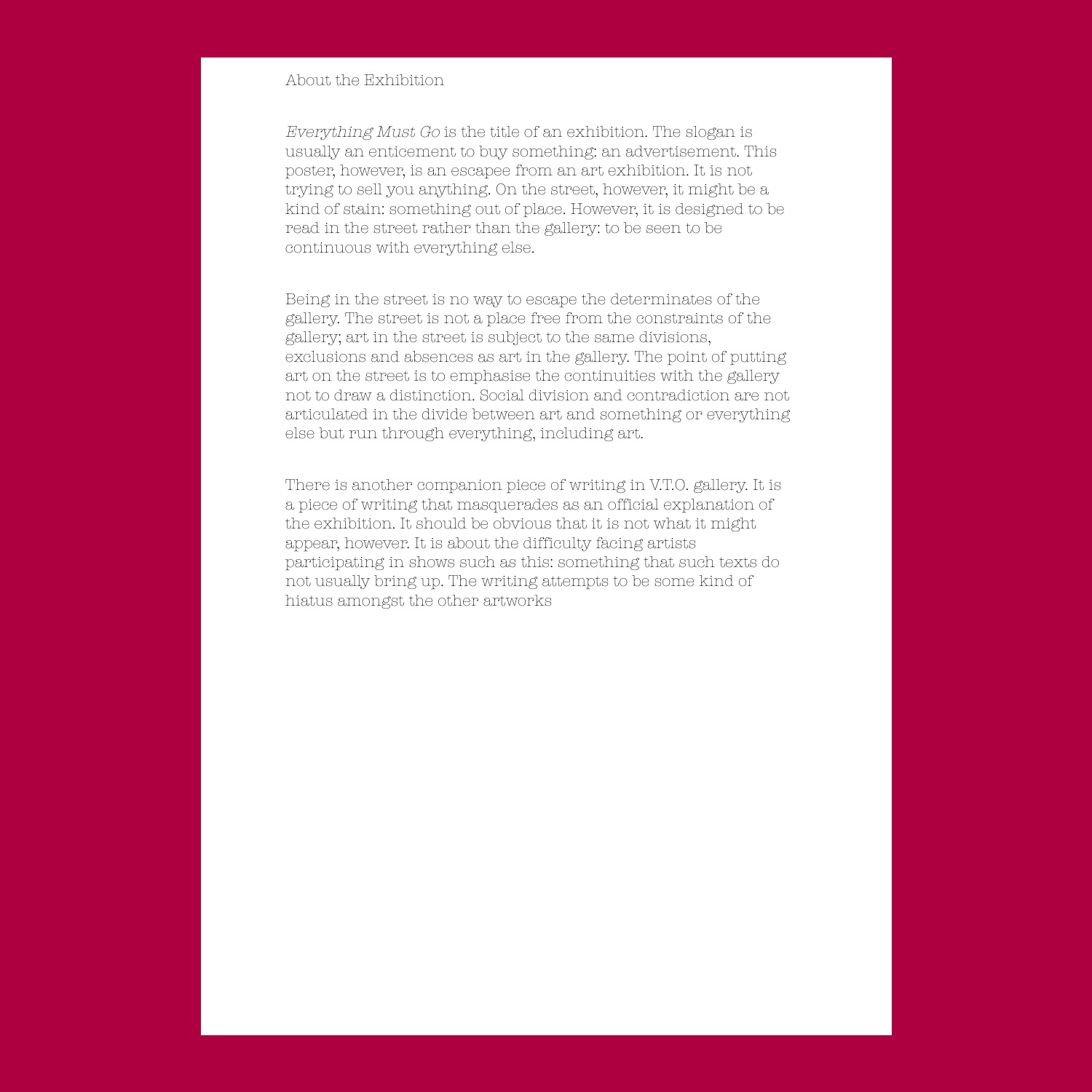Second Recording Twenty four hour surveillance of the poster in the street produced no positive identification of Hutchinson's target audience, we're probably too late... should've been at the opening the day before... but to tell you the truth, I was relieved, don't want to catch anyone anyway... the thought of actually killing someone makes me a little queasy, I don't think I could... but if I don't do it, then someone will and I would be next on their list... everyone's talking about increased security, get them before they get us, everyone's gone nuts... there's paranoia sweeping through every art organisation in the country... everyone's feeling it, and the constant pressure from the government and... anyway, twenty subjects read Hutchinson's poster today... we pulled them all in, put them behind the one way glass and grilled them... not much point... a woman walking her dog... three painting lecturers from Slade School of Art... all thought the poster wasn't art... hated it in fact ... pulled in nine local kids on the way to a mosque in Whitechapel... said they didn't think it was meant for them... one said that the person we're looking for is probably one in ten thousand people... that's exactly what agent Searle said, 'and one in a ten thousand can do a lot of damage, that's why they've got to be terminated'...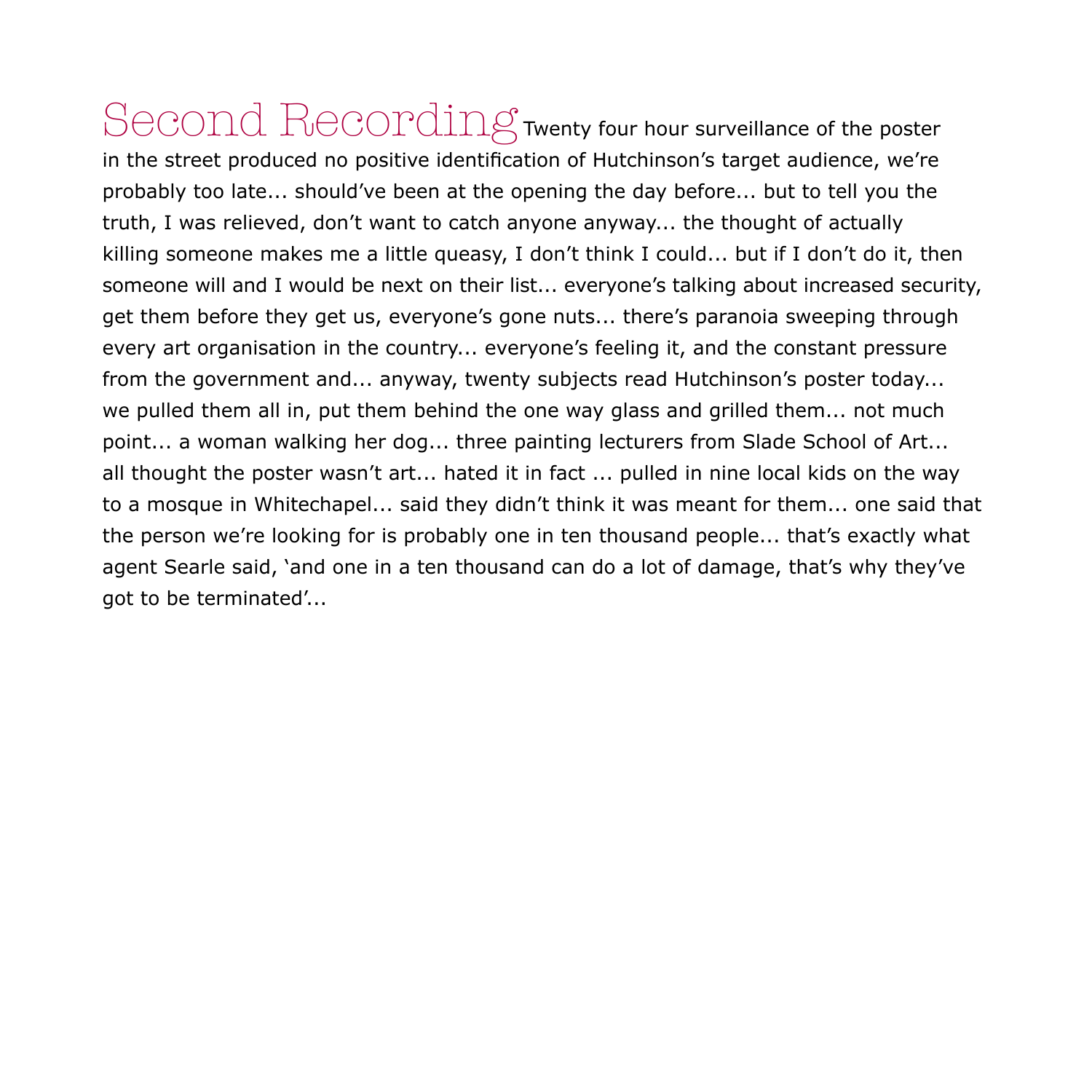On the Public

- Art is produced in relation to other people. 1
- Art does not enter into a relationship with the public; art is formed in the relationships between people. 1.1
- In art, generosity is not a function of meaning; it is the refusal to mystify one's own conditions of possibility. 1.2
- Producing art 'in public' is not the same as producing art for a public. 2
- The public does not exist. 2.1
- The public are diverse, multiple, contradictory, fractured, fragmented, inconsistent, changeable and perverse. 2.1.1
- Each individual is diverse, multiple, contradictory, fractured, fragmented, inconsistent, changeable and perverse. 2.1.2
- Art must manage without a public. 2.2
- What might follow if one thought of art as the search for collaborators rather than as the search for a public? 3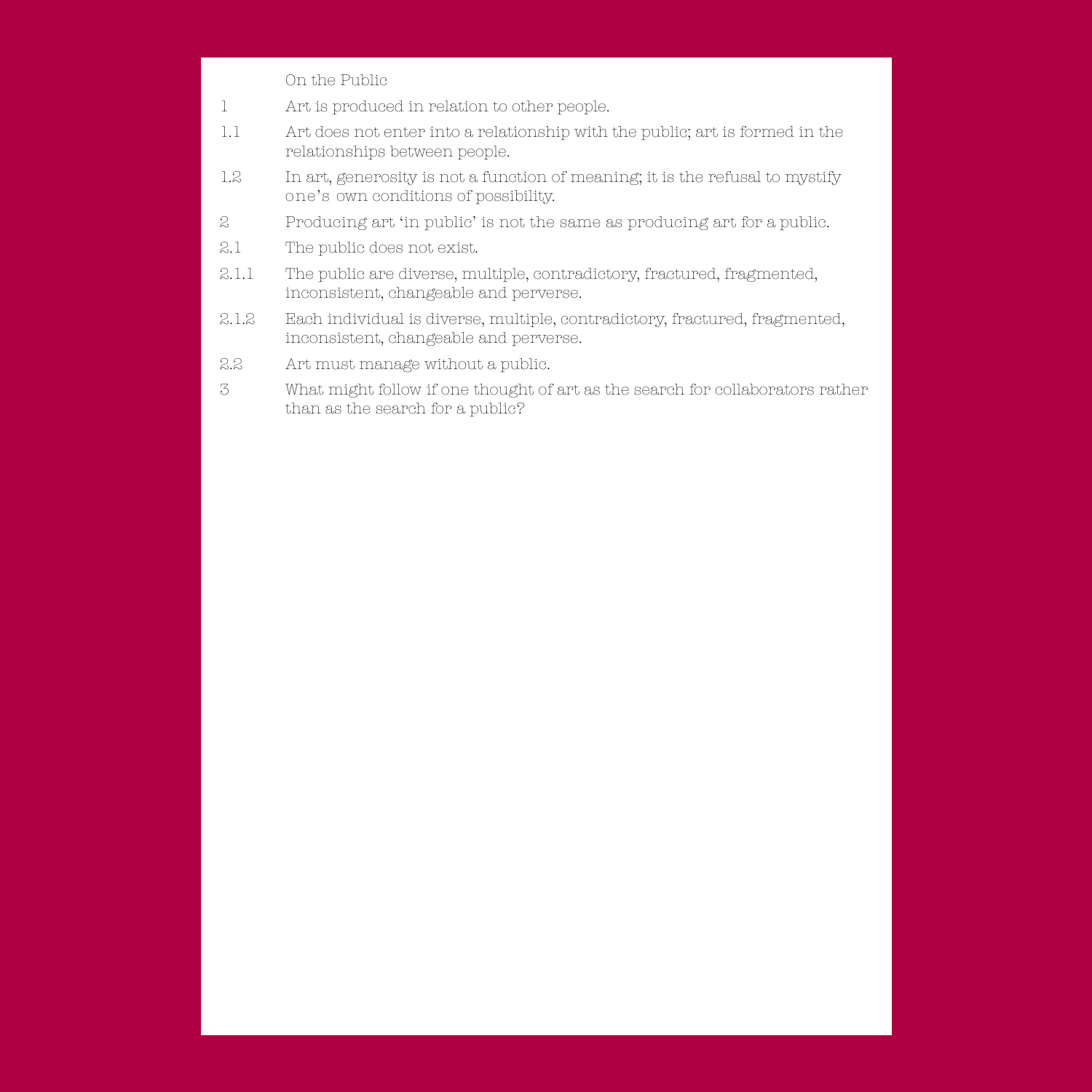$Third$   $Recording$  I've found something... dug deep... Hutchinson's texts have all these funny numbers down one side, some kind of code, each slice of text has its own number... turns out that this system of numbered sentences was employed by a philosopher, man named Wittgenstein... and Wittgenstein is a kind of hero for some hard-core conceptual artists and radicals active around 68-72... this has got to be a signal... to others... to someone that, like Hutchinson, has read Wittgenstein and understands the code... other like-minded individuals... people who write like Hutchinson, that, to quote the man himself, think there are times when analysis seems to be the only possible course: the only way of keeping alive the possibility of action in the future... the kind of people the A.C. despise the most...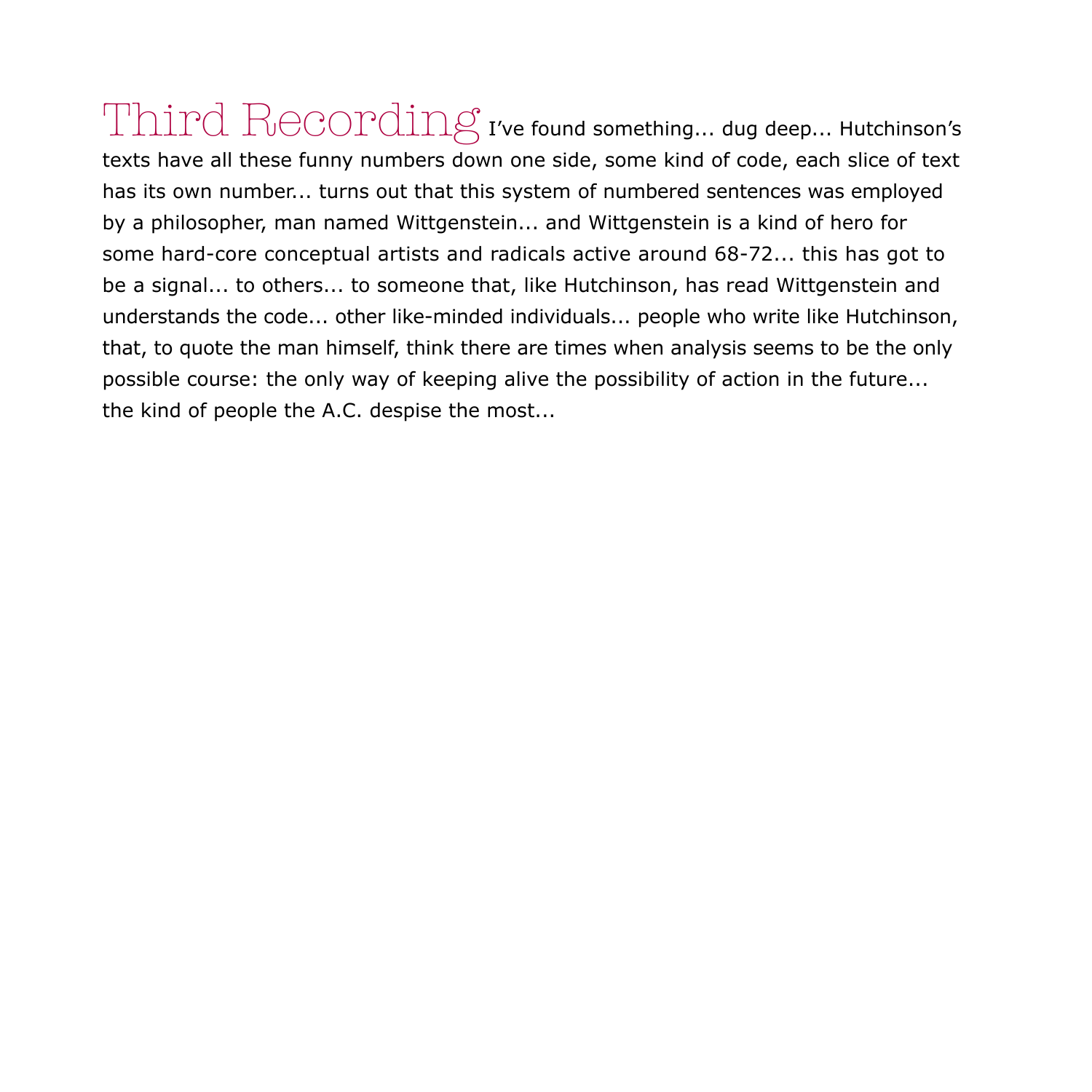On Escaping

- Nowadays, it is common for art to escape the gallery. 1
- There are no nooks and crannies of either public nor private space into which art cannot go. 1.1
- Art can try to colonise public space. 1.1.1
- Being somewhere is not the same as belonging there. 1.1.2
- Art can try to be subservient to public space. 1.2
- Being responsive to the culture of others is not the same as being part of that culture. 1.2.1
- All public art is ugly in the specific sense of being out of place: of being that which does not belong. 2
- Art belongs with other art. 2.1
- The trouble for the artist is what to do if he or she does not feel at home with art as it is. 2.1.2
- Giving up is one way to solve the problem for the artist but it does not solve the problem for art. 2.1.3
- There are things about art from which the artist might wish to escape. 2.2
- Art is need of an operation. 3
- The escape from the absences and contradictions that hinder art can only take place in time, not space. 3.1
- Art's attempt to escape its constraints is to enact the impossibility of escape. 3.2
- True art is fugitive. 4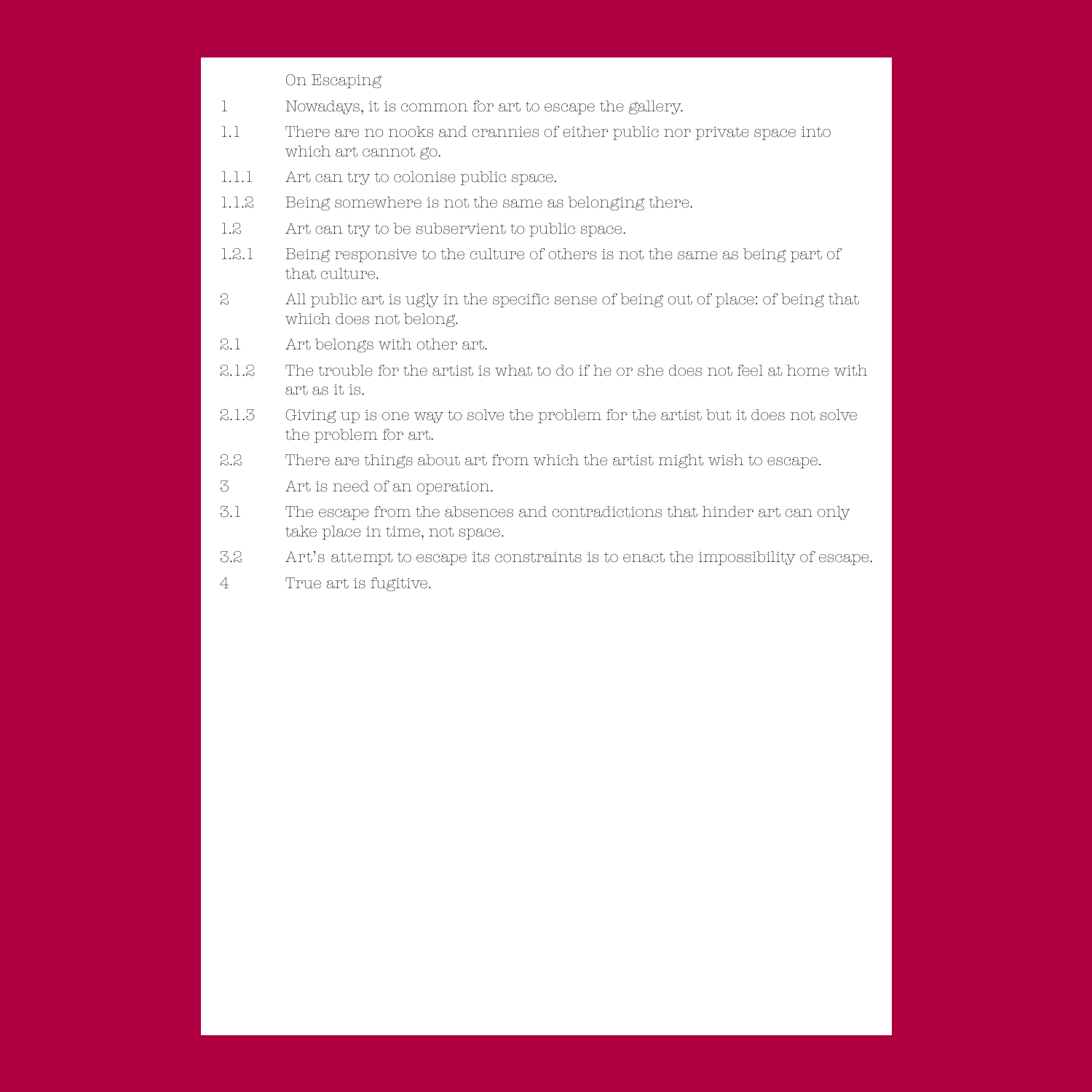FOUPth Recording I've been reading Hutchinson's texts, trying to think about the voice of the text... if a text can have a voice... perhaps it is better to say tone rather than voice... the tone is deadpan, functional, down to earth, without pleasure or pain... objective... of the mind, not the body... sensations and perceptions are of no consequence in the text... his words are without any psychological inflection... and seems knowing, or rather the text states what can be known or agreed upon... the kind of thoughts that are seldom discussed or raised by artists these days but once might have been called something like critique, or institutional critique even... we thought we'd buried that one... we built Tate Modern, funded Frieze, put art on the TV, made art glamorous... but there's always someone who wants to spoil the party, there's always pockets of resistance- like rats, these scum will survive a nuclear war... Hutchinson's text doesn't ask me any questions or invite dialogue... it tells me things, carefully, so as not to make any grand statements... he doesn't offer any opinions... and actually they're not statements at all, and there's nothing humorous or self-consciously performative about them either... they're pure... they're propositions... If I find myself disagreeing with the text I begin to think about what is being proposed... I find myself thinking... being critical too... so that's his game... nothing incendiary about these texts... Hutchinson's file states that he is soft-spoken, thoughtful, well mannered... we can't get him on incitement... his psycho-profile says he's not the type for romantic gestures or idealism... just the goal of sparking a thought, a critical thought in the mind of someone else... but who? Got to be careful... it's like an infection... once you start reading his texts you read through to the end... better stop reading...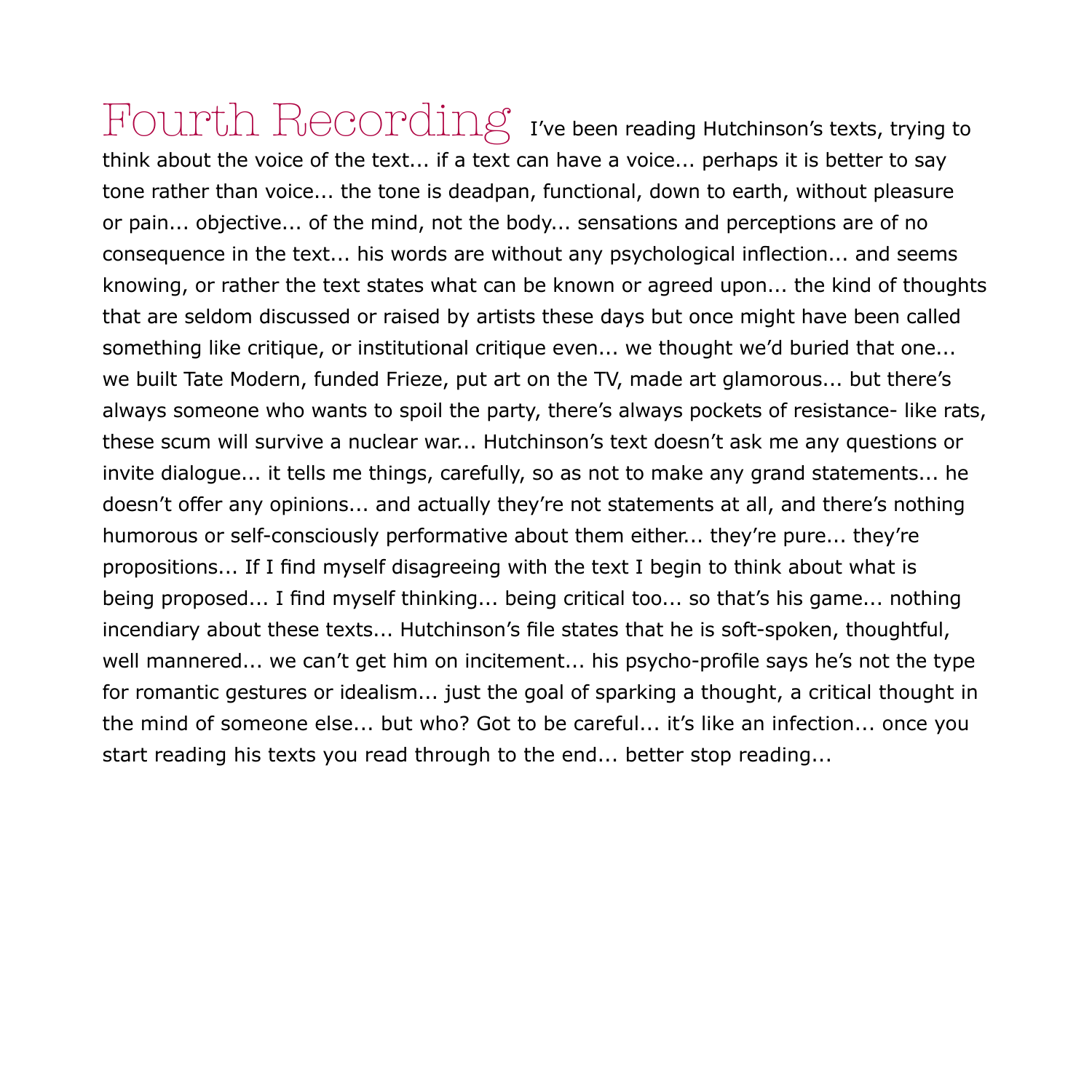On the Outside

- Being inside a gallery is not the same as being outside a gallery. 1
- The architecture, design and coding of a gallery promote particular forms of behaviour within a gallery. 1.1
- To be outside the gallery is to escape the architecture of art. 1.2
- It is usually easy to spot art outside of a gallery: art usually draws attention to itself as art. 1.2.1
- The gallery is not just architecture. 1.3
- The gallery can be a kind of allegory of the interpretative structures that precede any particular piece of art. 1.3.1
- Being outside the gallery can be little different from being inside the gallery. 1.3.2
- Outside the galllery art is, typically, in a place of diverse interests. 2
- Public space is used in a multitude of different and competing ways. 2.1
- Outside the gallery art does not have a captive audiance. 2.2
- There is no reason to suppose that someone outside the gallery will have any interest in any art there. 2.3
- There are plenty of other things in which to be interested, apart from art. 2.2.1
- Art is nothing special. 3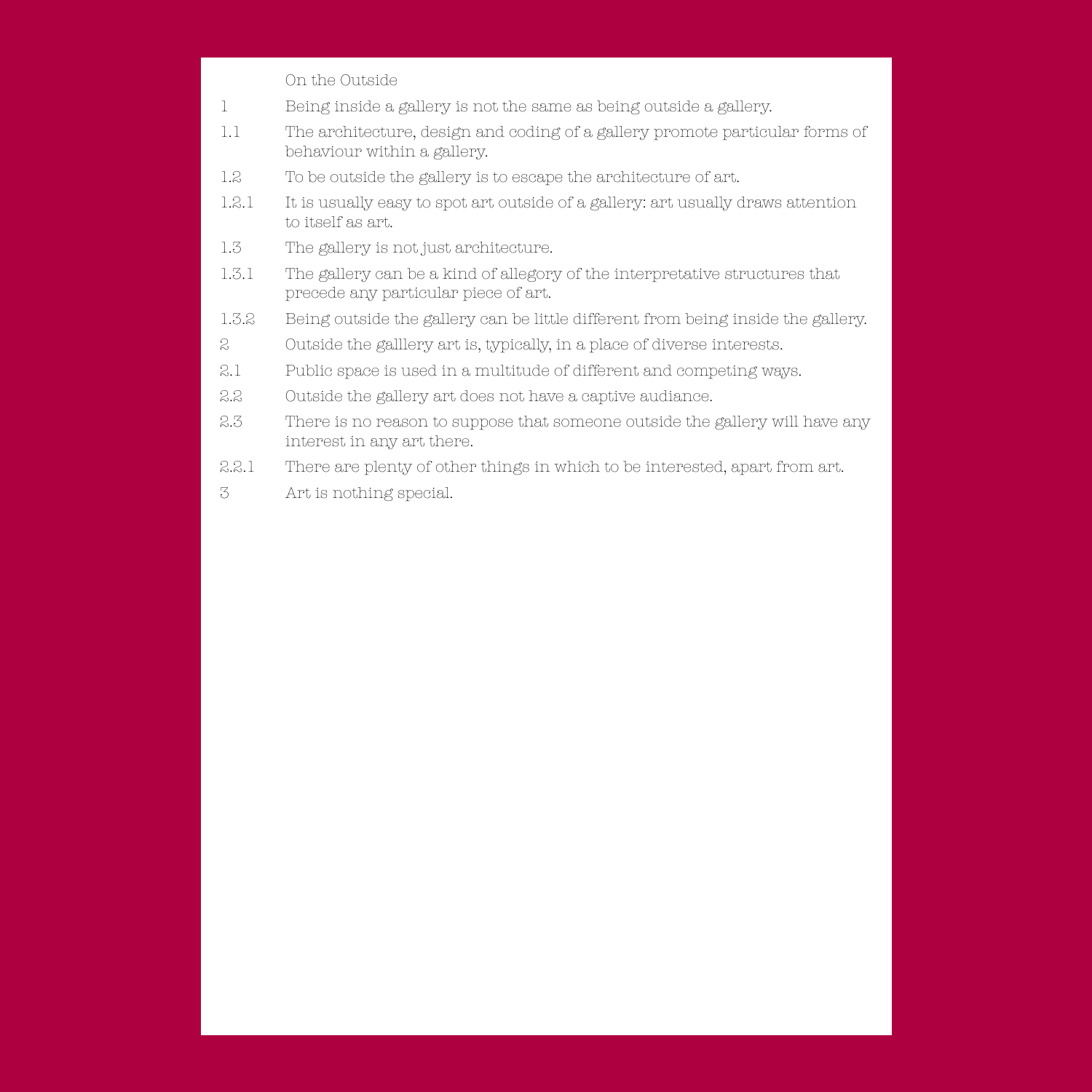$Fifth \text{Recordin}$  Hello again... still here... there's been another 'contamination' called in... this time by A.C. vice... seems Hutchinson put up a poster on a toilet door... as the poster itself explains, the toilet is a classic public/private space where illicit contact and exchange can take place... and like other posters, it's straightforward... a lot of stuff about Duchamp and the Readymade... strictly speaking, I don't know whether the poster is art, and if I could convince agent Searle that it isn't, it would no longer be in my jurisdiction... it's probably anti-art though, which would make it art anyway... but it's not a can of worms I want to open... as long ago as the 70s, when my predecessor was called in by the head of Coventry Art School to flush out a group known as Art and Language, that particular issue has been verboten... a philosopher was called in to report on whether the group and their students were producing philosophy or art, as more words than objects were being produced. The philosopher said he couldn't tell but was enthusiastic about what they were up to and didn't care whether it was art, the words were important... so that particular ruse went pear-shaped... other means had to be found to remove the group... but it is a good example of how an operation can go wrong if you get ensnared by that question, the 'is it art?' question... the group just became martyrs, telling the story of the philosopher over and over... Art and Language came up in a conversation Hutchinson had the other day... I have it on tape, a phone tap recording... Hutchinson said that he was influenced by the group's ideas... as if any further proof were needed... it's there in black and white, I quote Hutchinson's text On Toilets... Any art that is not aligned towards the collective will misrepresent its own condition... he also said he was interested in what collaborators might be out there, that might be engaged through the posters... I listened to that recording a hundred times, he sounded sincere but... I don't get it... I mean, doesn't he know who he's communicating with? There must be someone else directing him... a controller... and another thing... Hutchinson said that he's interested in the negation of the negation, marking or revealing that which is absent in a discourse or structure... the gaps he called it... marking the gaps... I called in the TEU... that's Terminology Explanation Unit... they said that I had a 'critical realist' on my hands... and they seldom work alone...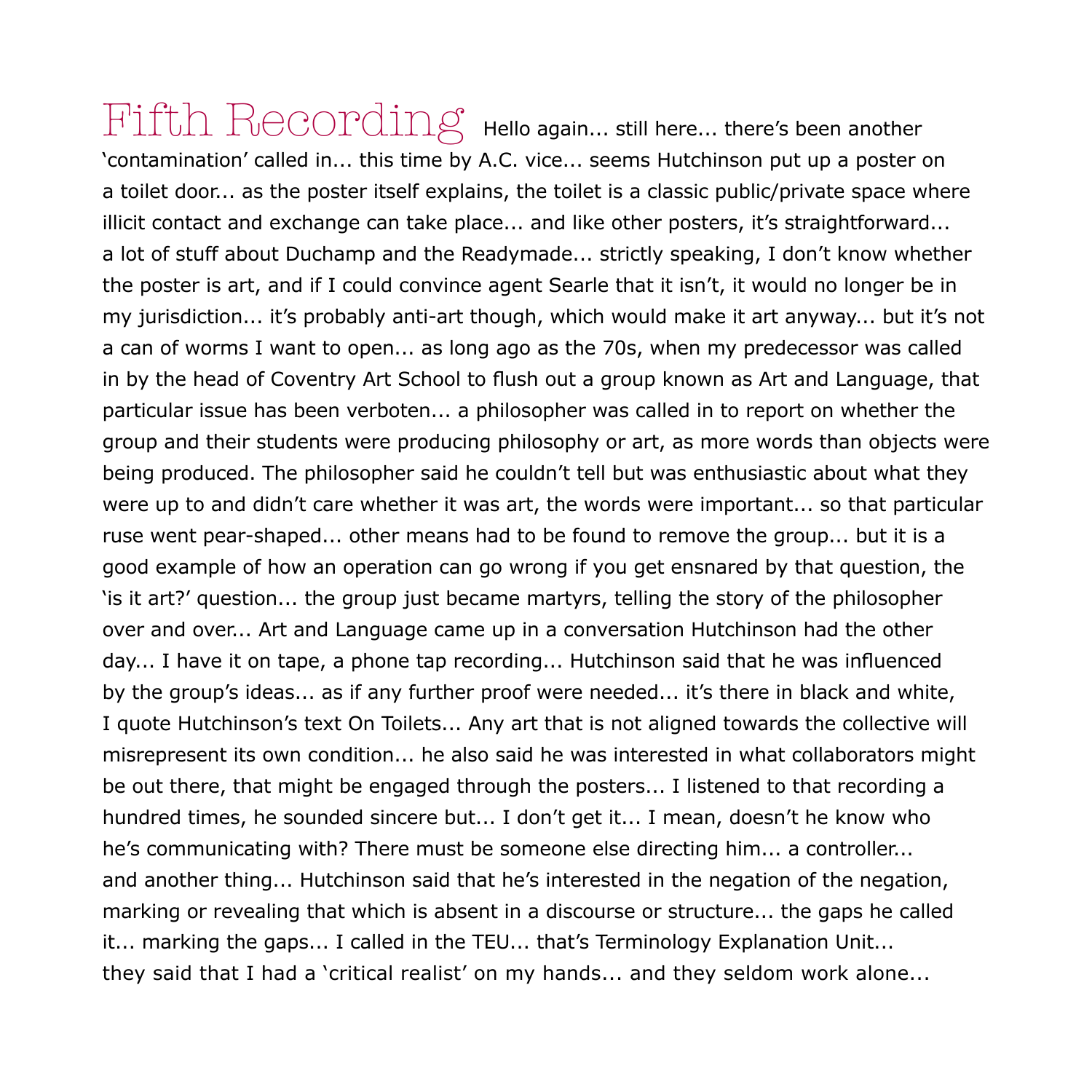On Toilets

| $\mathbb{I}$     | The toilet is not, usually, something to be contemplated in a gallery.                                                                                                                                                  |
|------------------|-------------------------------------------------------------------------------------------------------------------------------------------------------------------------------------------------------------------------|
| 1.1              | The toilet is, usually, discreetly placed within the gallery.                                                                                                                                                           |
| 1.1.1            | The toilet is to be used rather than to be seen.                                                                                                                                                                        |
| 1.2 <sub>5</sub> | The toilet is separated from the gallery by a door, or doors.                                                                                                                                                           |
| 2.               | The door is, amongst other things, an invitation to leave: to be somewhere<br>else. It is, perhaps, a potential escape route.                                                                                           |
| 2.1              | The toilets do not (under usual circumstances) offer a way out of<br>the building.                                                                                                                                      |
| 2.1.1            | The toilets are, however, a conventional place of escape. In drama, it is often<br>through the toilet window that an improvized exit is made.                                                                           |
| 2.1.2            | The need for the toilet can also be an excuse to leave a conversation.                                                                                                                                                  |
| 2.2              | The toilet can be a refuge.                                                                                                                                                                                             |
| 3                | A toilet is unlike any other room. It is dedicated to a fairly narrow range of<br>bodily functions.                                                                                                                     |
| 3.1              | The toilet is a room in which the body asserts itself, where it is difficult<br>to ignore.                                                                                                                              |
| 3.1.2            | In the toilet one emphatically has a body (in a way that is not generally true<br>of the gallery space or conventional conditions for encountering art).                                                                |
| 3.2              | The toilet is also a place of secret desires, such as sexual encounters and<br>narcotic ingestion.                                                                                                                      |
| 3.3              | The toilet is somewhere to escape from surveillance: somewhere to be not<br>seen. It is as if the needs of the body are beyond sight: as if indulging in the<br>body is itself an escape from being seen and regulated. |
| 4                | The toilets are a kind of readymade.                                                                                                                                                                                    |
| 4.1              | Duchamp's urinal was a readymade that was taken out, metaphorically, of<br>the toilet and relocated in the gallery.                                                                                                     |
| 4.1.1            | One way to think of Fountain might be as an attempt to disrupt the smooth<br>functioning of the aesthetic gaze.                                                                                                         |
| 4.2              | To implicate the existing toilets of a gallery in an artwork is, amongst other<br>things, to draw attention to the architectural margins of the gallery.                                                                |
| 4.2.1            | The toilets are not (usually) considered part of the space of display of the<br>gallery. They are not something to look at (nor to be looked into).                                                                     |
| 4.3              | The toilets, qua readymade, do not follow the Duchampian criteria of objects<br>that provoke complete visual indifference.                                                                                              |
| 4.3.1            | The toilets are not presented as objects to be looked at.                                                                                                                                                               |
| 4.3.2            | The toilets are a reminder of things that are conventionally ignored: a way to<br>bring into consideration that which is normally left out.                                                                             |
| 5                | There are times when a toilet is more interesting than an artwork.                                                                                                                                                      |
|                  |                                                                                                                                                                                                                         |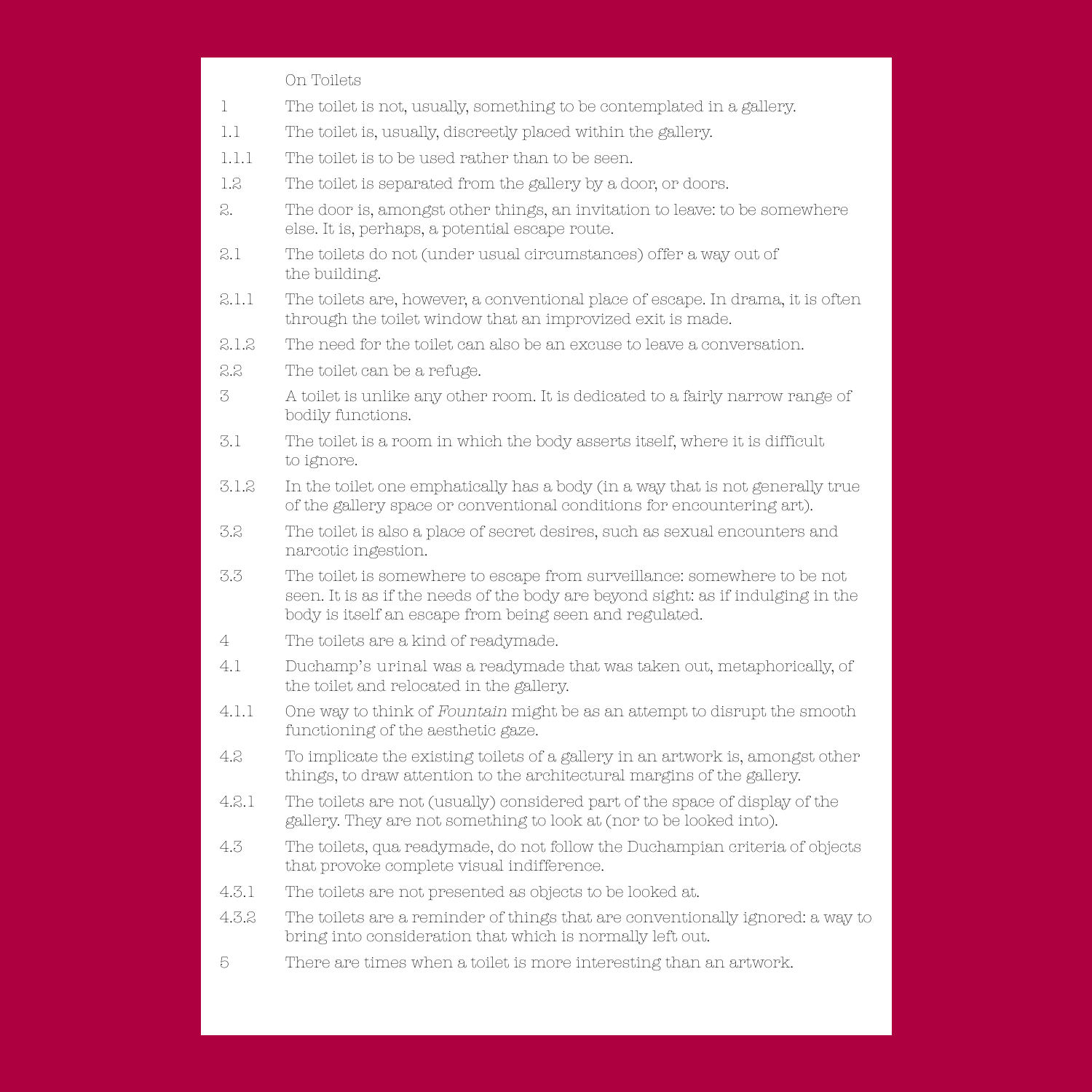Sixth Recording I knew it... I bloody knew it... jeezus, the Hutchinson case has just turned inside out and I'm being squeezed both sides... ten forty five, yesterday morning... got a call from the man himself... Hutchinson... did I get the e-mail he sent me and would I write a catalogue essay for his autumn show? I nearly pissed my pants... my first thought was, 'this is how it happens, he knows who I am, must be A.C. assassin'... this is some kind of sick joke, I'm investigating the guy who's going to snuff me out... or if he isn't A.C. he knows who I am anyway and he's just playing with me... JEEZUS! ...well I hadn't received his mail... he apologised... 'Why me?', I asked... as cool as a cucumber he replied, 'Paul O'Neill, the curator of my show, he told me to ask you, you see his role is to stipulate the form and limits of the exhibition and the work I will make, he tells me what to do, up to a point'... I was silent for few seconds... 'What, is he... like your controller or something?' 'Yes', he said... YES! Just like that... I knew it, I bloody knew it... I just put a trace on O'Neill, fully expecting him to come up as Arts Council on the system... he didn't but that doesn't prove anything... I've said yes to writing the essay... what else could I do... now I'm not sure if I'm working against Hutchinson or for him... or O'Neill... Just got to think, better read the new text he sent... get to the bottom of all this...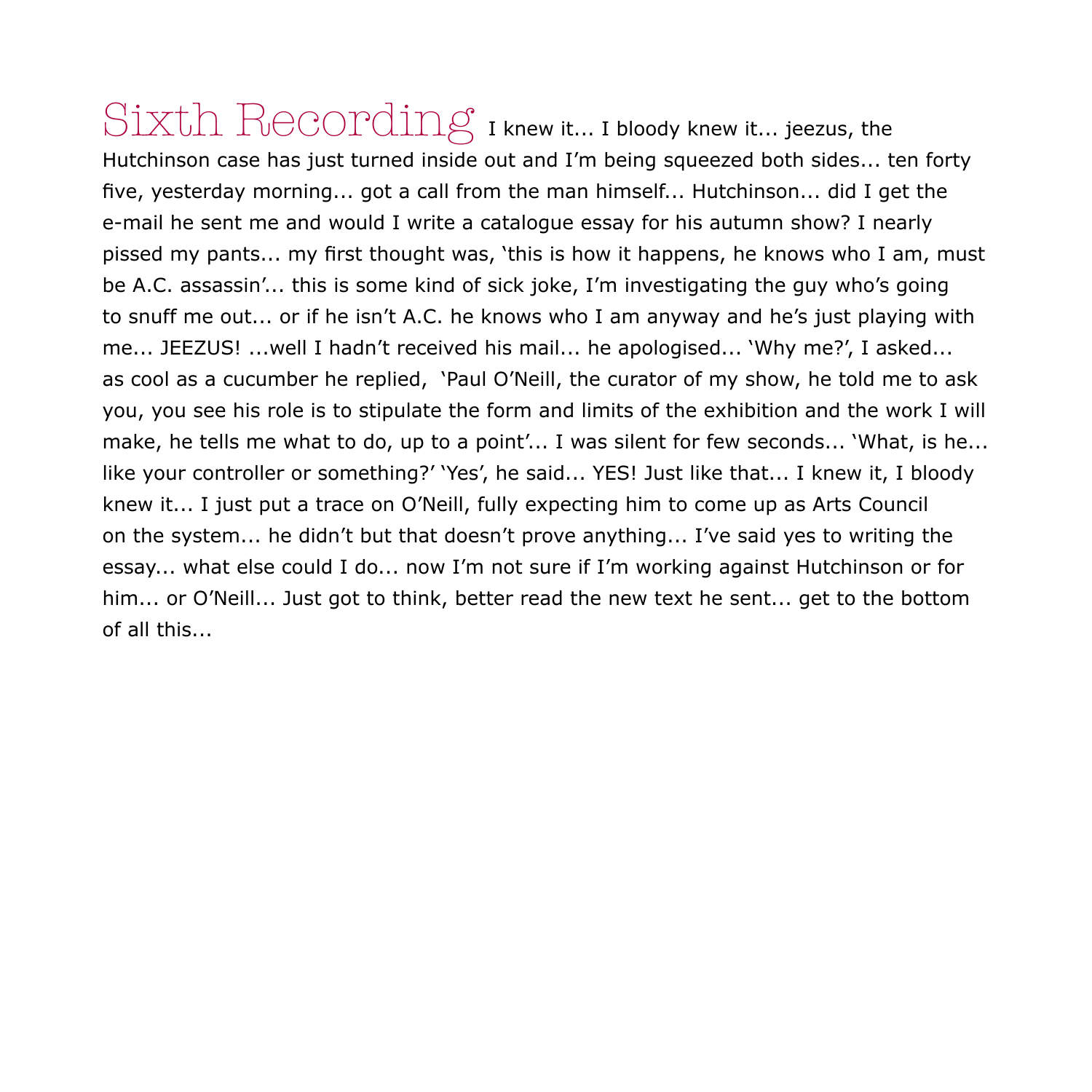On Contamination

| 1                | It is possible to think of art as a contaminant, as something which spoils the<br>pristine space of the gallery.                                                                                                                  |
|------------------|-----------------------------------------------------------------------------------------------------------------------------------------------------------------------------------------------------------------------------------|
| 1.1              | To contaminate is to render impure by contact or mixture: to corrupt, defile,<br>pollute, sully, taint, or infect.                                                                                                                |
| 1.2 <sub>5</sub> | The contaminant is that which does not stay in its proper place or keep<br>its distance.                                                                                                                                          |
| 1.2.1            | The same sensation of being touched is experienced differently depending<br>upon whether the attention is wanted or not.                                                                                                          |
| 1.2.2            | The undesired touch commonly provokes physical revulsion and an attempt<br>to get away: to re-establish a distance.                                                                                                               |
| 1.2.3            | When the contaminant gets inside the subject it induces vomiting as an<br>attempt to expel the contaminant: this, of course, produces more<br>contamination.                                                                      |
| 1.3              | It is as if the worst thing that contamination threatens is the collapse of the<br>subject's distinction from everything else.                                                                                                    |
| 2                | The contaminant not only spoils that which it touches but everything<br>around it.                                                                                                                                                |
| 2.1              | The logic of contamination is to spread.                                                                                                                                                                                          |
| 2.1.1            | The stain on the sheet spoils the whole sheet: it has already spread beyond<br>its physical location.                                                                                                                             |
| 2.1.2            | There is no surface to the stain; it is that which is uncontained.                                                                                                                                                                |
| 3                | Contamination is excessive.                                                                                                                                                                                                       |
| 3.1              | Contamination is sudden and unpredictable, even if expected.                                                                                                                                                                      |
| 3.2              | Contamination is always close by, just out of sight or precariously contained.                                                                                                                                                    |
| 3.3              | The detectible contaminant is always a promise of more to come: it contains<br>the threat that order will break down.                                                                                                             |
| 4                | The idea of contamination implies the idea that there was, prior to the<br>contamination coming, a place free of contamination.                                                                                                   |
| 4.1              | The contaminant is a breach of order and purity: it makes the erstwhile<br>fantasy of purity unsustainable.                                                                                                                       |
| 4.2.             | It is in being unpredictable and uncontrollable - the ability to spread not just<br>itself but uncertainty - that the contaminant destroys the predictable and<br>ordered space around the subject before it gets to the subject. |
| 5                | The gallery is usually a place of purity and order.                                                                                                                                                                               |
| 5.1              | The sanctioned transgressions of some artists reinforce this purity and<br>order rather than challenging it.                                                                                                                      |
| 5.2              | What would it mean to think of the gallery as a place of genuine uncertainty<br>or unpredictability?                                                                                                                              |
| 6                | The contaminant is a reminder of that which is repressed in order to<br>maintain illusions of coherence and unity.                                                                                                                |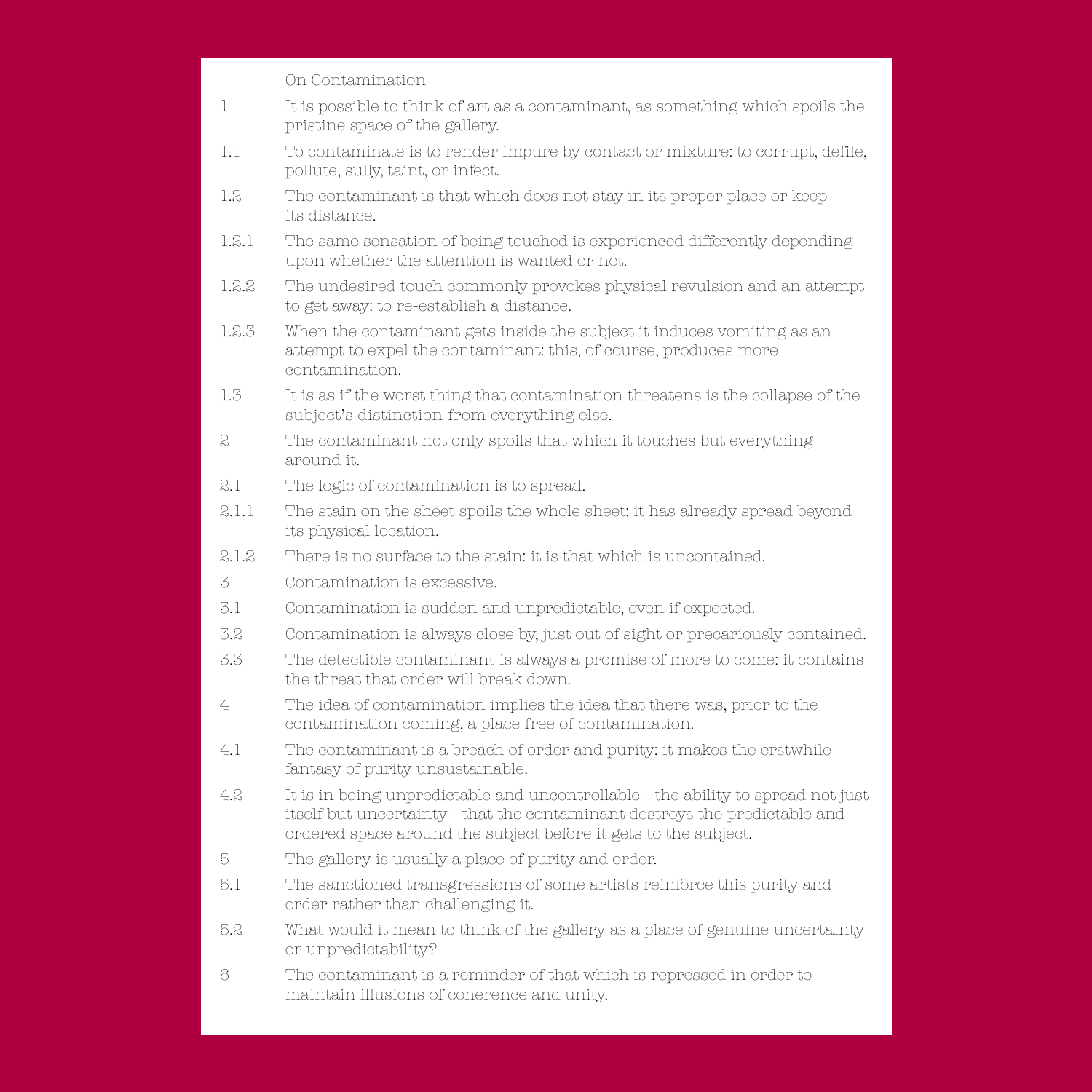$Seventh$   $Recording$  Hi... this is probably the last time you'll hear my voice... I feel the assassins are closing in... darkness is closing in just as everything is becoming clearer... I feel like the punch line of a joke that is no longer funny... it's all there in Hutchinson's text, Propositions on art and the public...I understand why the A.C. put him under surveillance, the text spells it out... The public does not exist... You get that? You don't exist! All these years I've been making art for you, writing for you, working for the Arts Council, living a duplicitous life for your benefit, working for you, just to please you and entertain you and enlighten you... AND YOU DON'T EVEN EXIST! YOU'RE A LIE! A BLOODY SICK JOKE! An idea dreamed up by educated men and woman so that they could feel important and fill their pockets and stomachs whilst working for the public good... The bleedin' public, the best con trick since Jake the peg with his extra bleedin' leg... Hutchinson is right... you are far too diverse, multiple, contradictory, fractured, fragmented, inconsistent, changeable and perverse to be anything but a myth... and he's on the money when he writes that art must do without the public... and if the public does not exist, then why the hell should the A.C. It's organisations who conjure up the public, it's their little trick, with their questionnaires and reports... their endless bleedin' bureaucracy... I put that in my last report... I should call it my suicide note, but I am beyond caring... sod 'em, sod all those pompous guardians of the public good and SOD THE PUBLIC... you may have gathered that I'm a little fired up, a little pissed... that's right... I've been drinking... I've been drinking to celebrate one of Hutchinson's propositions in particular... I hope you'll join me, whoever the hell you are, in raising a glass for a toast- raise your glass for art, as the search for collaborators rather than as the search for a public!

> David Burrows Artist + Writer October 2006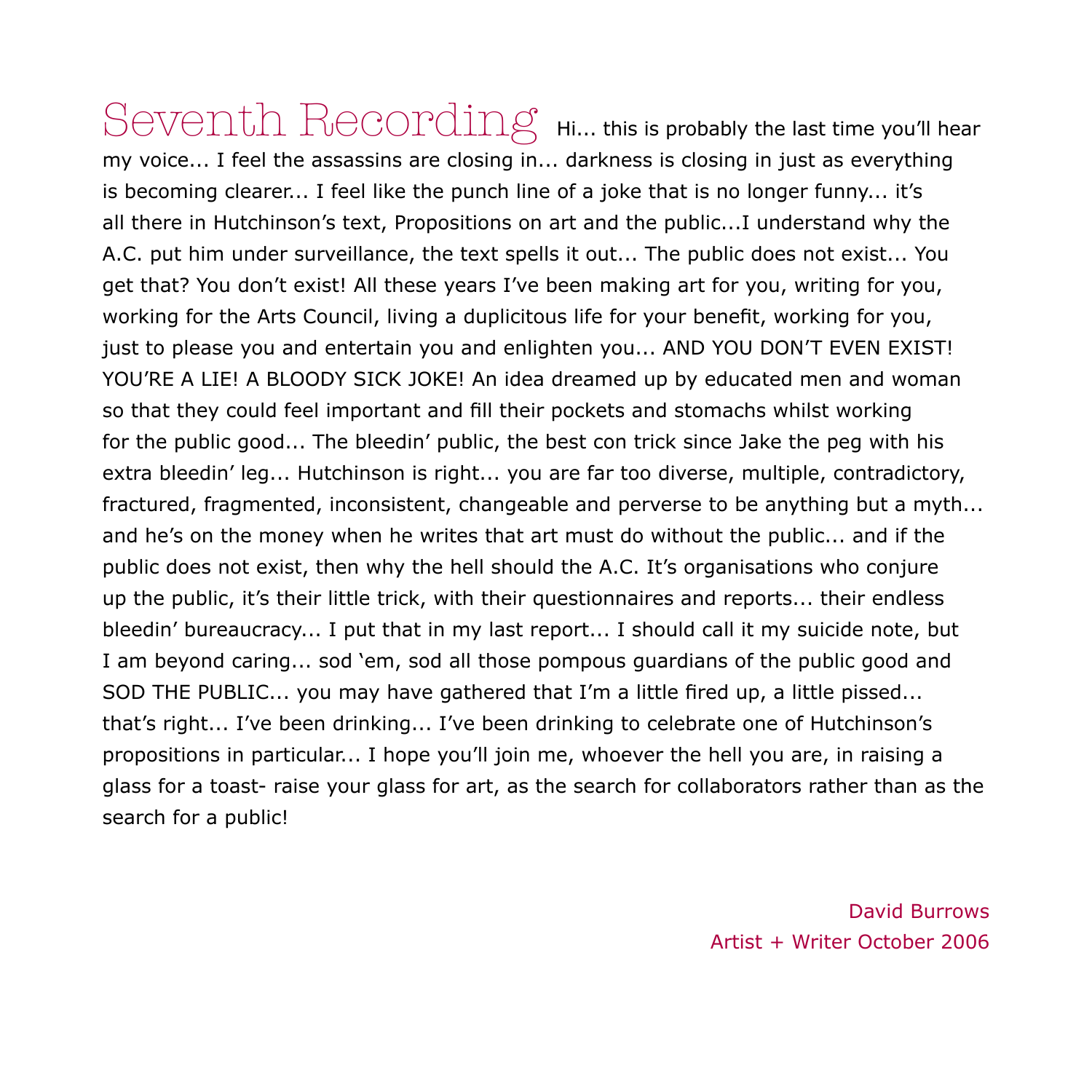On Walls

- The wall marks a boundary. 1
- The wall can keep people (or something else) in or keep people out. 1.1
- Both interior and exterior walls define and divide space. 1.1.1
- The wall is a division made concrete. It is the negation of continuous space; a de-totalising split in the public sphere. 1.1.2
- Defining a boundary is a function of private property. 1.2
- The wall is both symbolic and material. 2
- The wall is an intervention in material space which is also material. 2.1
- Each and every wall is a site of social conflict. 2.2
- The wall can be a support. 3
- It is possible to stick things on walls. 3.1
- It is not unusual to stick art on walls. 3.1.1
- It is possible to entertain the idea that the kind of wall to which a piece of art is stuck will effect the said artwork. 3.2
- A wall can be part of the production of an artwork. 3.2.1
- A wall can be a mechanism in the reproduction of art. 3.2.2
- The location of a bit of art is, amongst other things, the relationships between people made concrete. 3.3
- Not all walls are the same. 4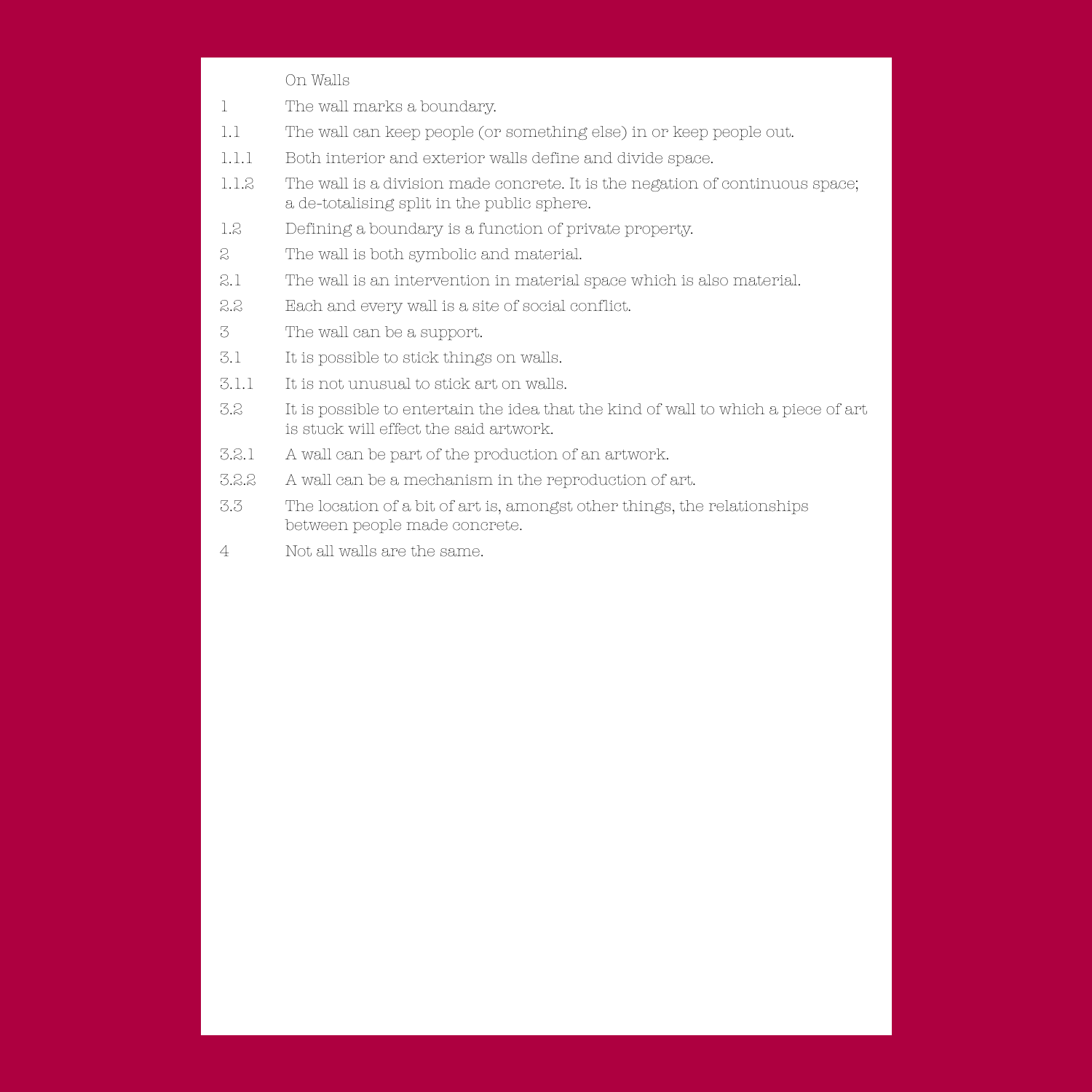Mark Hutchinson Artist + Artist

Mark Hutchinson is an artist. Recent projects include: *Escape*, solo exhibition for Vamiali's gallery, Athens; writer for, and participant in, *Metropolis Rise*, a touring exhibition in Shanghai and Beijing; a co-author of the collective text by the Analysis group, *Analysis 1*: *On Collectivity*; co-organiser of, and participant in, the touring exhibition, publication and symposium.

*There is Always an Alternative: possibilities for art in the early nineties*, with Dave Beech; *On Public Art*, a poster produced for *It's the Only Life I Know* at the invitation of Hewitt + Jordan, for a project organised by [Insert Space]; *Escape From Studio Voltaire*, solo exhibition at Studio Voltaire, London: and Contaminant, an installation for the Collective gallery, Edinburgh. He is co-editor of the occasional pamphlet and website, *The First Condition* (www.thefirstconditon.com).

He is author of the influential essay 'Four Stages of Public Art,' which applies the critical realist dialectic of the philosopher Roy Bhaskar to art. Recent essays include: *All Art Is Collaborative*, for Ayling & Conroy, Nottingham; *Work is the Obscene and Shameful Secret of Art* for the Futurology publication by Hewitt+Jordan, the Walsall Art Gallery; *Stillness*, on aspects of animation for the touring exhibition The Animators; and *The Terrors of Experts, Curators and Publics*, for The Internationaler, issue 01.

He has written catalogue essays for Beagles and Ramsay; Caroline McCarthy; Paul O'Neill and Lindsay Seers.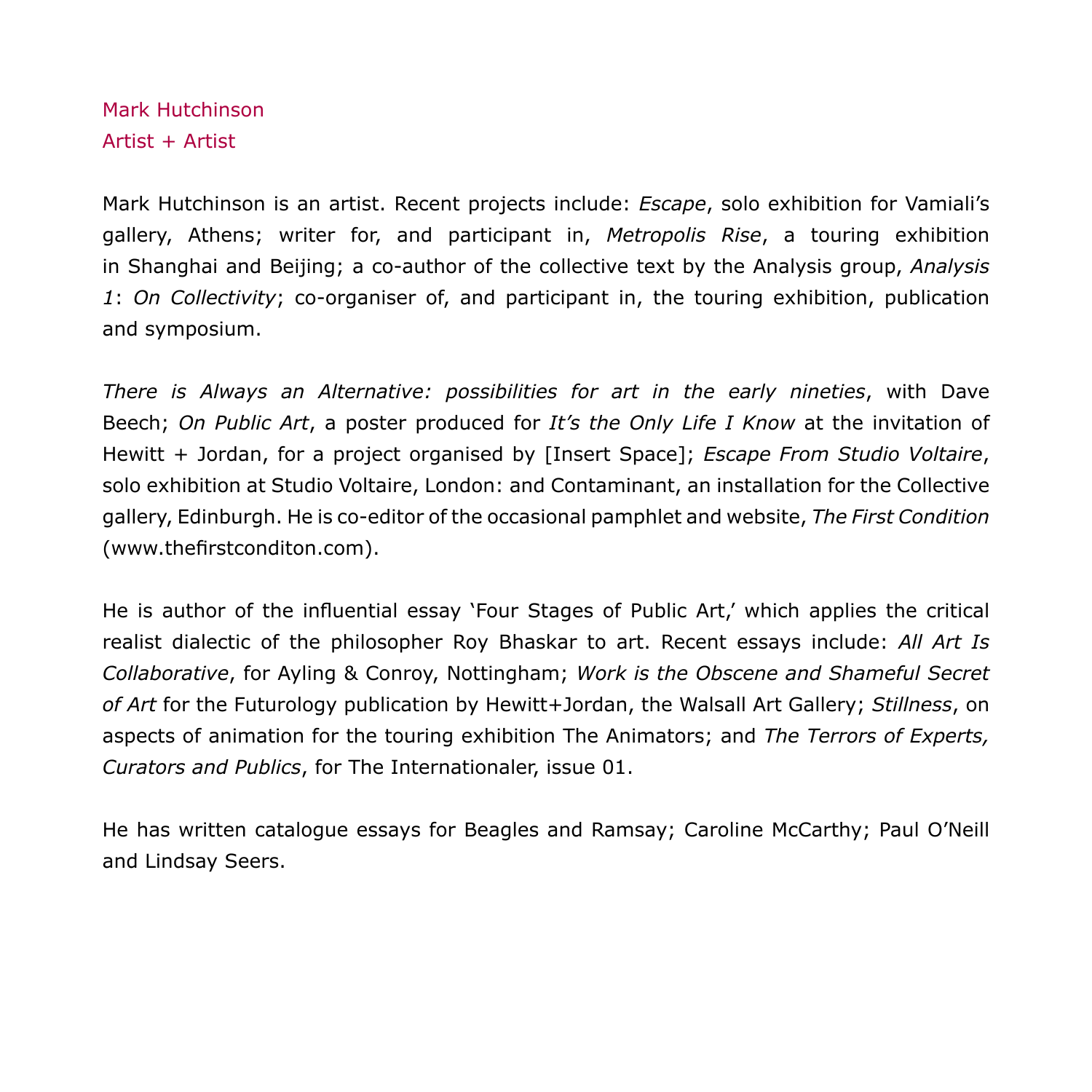on writing

| $\mathbb{I}$     | In art, writing is everywhere.                                                                                                                                                                            |
|------------------|-----------------------------------------------------------------------------------------------------------------------------------------------------------------------------------------------------------|
| 1.1              | In galleries, there is writing about art and writing which is art.                                                                                                                                        |
| 1.1.1            | It might not be easy to tell whether some writing is about art or is art.                                                                                                                                 |
| 1.1.2            | There are other ways of categorizing writing in relation to art.                                                                                                                                          |
| 1.1.3            | There is writing that seeks to be part of a critical understanding of itself and<br>of art; and there is writing which does not.                                                                          |
| 1.1.4            | It might be the least interesting thing about some writing, whether it is<br>taken to be a work of art (or not).                                                                                          |
| 1.2 <sub>5</sub> | Writing as art, or as part of an artwork, is now a familiar and established<br>strategy of art practice: seemingly one artistic choice amongst others.                                                    |
| 1.2.1            | Nowadays, to take up writing as art can be little more than to make a choice<br>about what kind of artist one wants to appear to be.                                                                      |
| 1.2.2            | Some artists write because they perceive the necessity of analysis.                                                                                                                                       |
| 1.2.3            | Nowadays, writing, qua artwork, must be aware that it will be taken as a<br>commitment to style rather than content, if it is not to perpetuate the state<br>of affairs that promotes style over content. |
| 2                | Reading has become a normal thing to do in a gallery.                                                                                                                                                     |
| 2.1              | It can be hard to read writing in a gallery because so much that is written<br>there is dull and inconsequential.                                                                                         |
| 2.2              | The familiarity of writing can be an obstacle to transforming an onlooker<br>into an interested and interesting reader.                                                                                   |
| 3                | Language is social.                                                                                                                                                                                       |
| 3.1              | Language is at once both formed by the practises of its users and formative<br>of those same practises.                                                                                                   |
| 3.1.1            | Language is in a continual state of transformation.                                                                                                                                                       |
| 3.2              | Writing both presupposes and perpetuates a constituency of users.                                                                                                                                         |
| 3.3              | The divisions of a divided society run through every aspect of language.                                                                                                                                  |
| 3.3.1            | Every word is a site of struggle.                                                                                                                                                                         |
| 3.3.2            | The use of language is always partisan.                                                                                                                                                                   |
| $\overline{4}$   | For an artist, there are times when writing seems to be the only possibility<br>of going on: when being articulate is the only way of being adequate to the<br>situation in which one finds oneself.      |
| 5                | All writing, qua art, is not the same.                                                                                                                                                                    |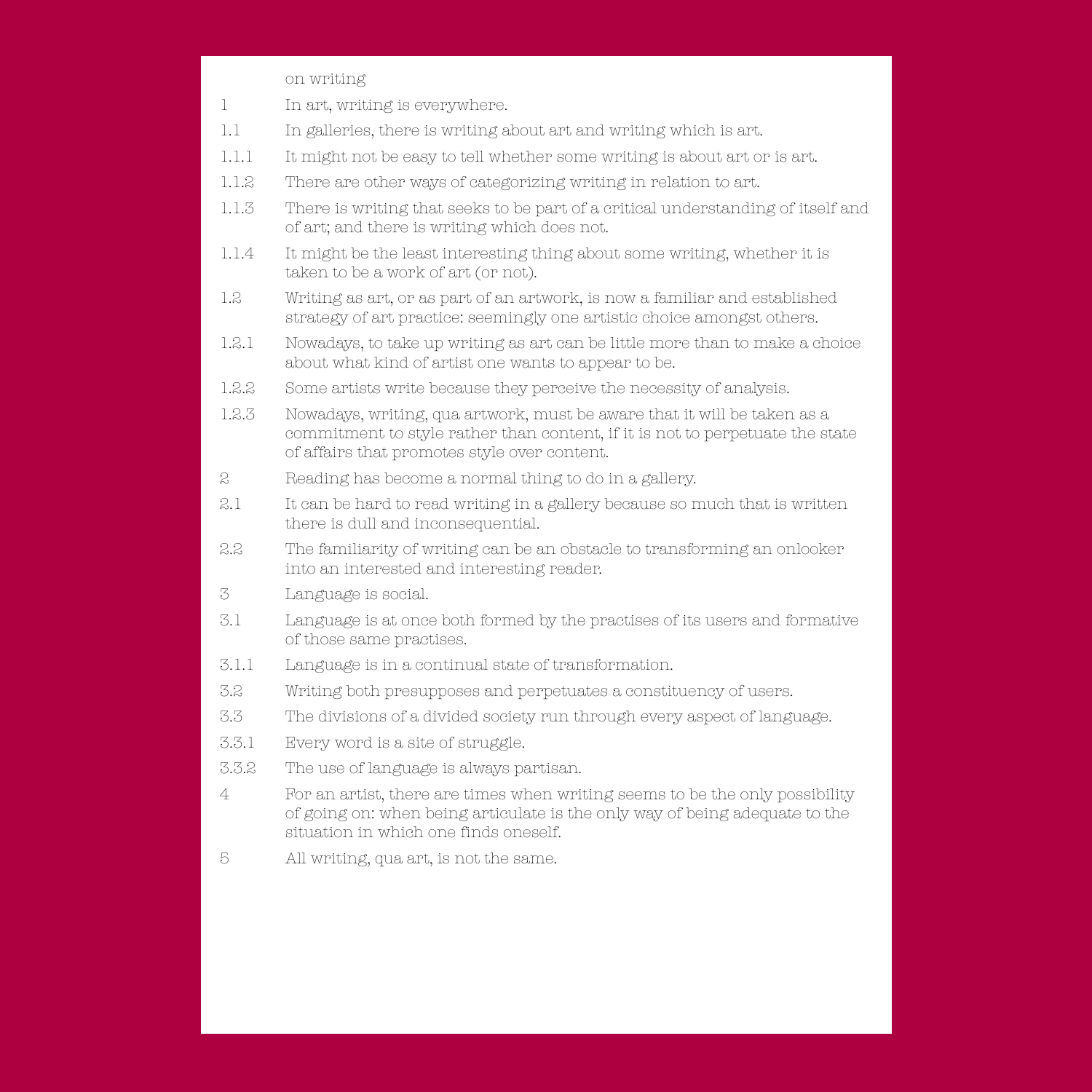### Paul O'Neill Artist + Curator

Paul O'Neill is a curator, artist, lecturer and writer, currently based in London. He was Gallery Curator at londonprintstudio Gallery between 2001-2003, where he curated group shows such as *Private Views*; *Friction*; *A Timely Place...Or Getting Back to Somewhere*; *All That is Solid* and solo projects: *Being Childish Billy Childish*; *Phil Collins Reproduction Timewasted*  and *Locating*: *Corban Walker*.

He is Co- Director of *MultiplesX*; an organisation that commissions and supports curated exhibitions of artist's editions, which he set up in 1997 and has presented exhibitions at spaces such as the ICA, London; Temple Bar Gallery and Project, Dublin; Ormeau Baths, Belfast; Glassbox, Paris and The Lowry, Manchester.

He has curated over 40 exhibitions and projects, that include recently: *Mingle-Mangled*, *Cork Caucus*, Cork; *General Idea: Selected Retrospective*, Project Art Centre, Dublin; *La La Land, Project*, Dublin; *Coalesce*: *The Remix, Redux*, London; *Tonight*, Studio Voltaire, London, 2004 *Coalesce: With All Due Intent* at Model and Niland Art Gallery, Sligo, 2004 and *Are We There Yet?* at Glassbox in Paris. As an artist, he has exhibited internationally, including at Zacheta Gallery of Contemporary Art, Warsaw; Glassbox, Paris; Villa Arson, Nice; The South London Gallery, temporarycontemporary and Cell Project Space, London; and at Project and Temple Bar Gallery, Dublin. Currently he teaches on the MFA Curating at Goldsmiths and is a PhD scholar at Middlesex University, researching the Culture of Curating. His edited anthology of new curatorial writing CURATING SUBJECTS, will be published by De Appel and Open Editions in December.

He writes regularly for many journals and magazines including *Art Monthly*, *Contemporary*, *the Internationaler*, *Everything*, *Space & Culture Journal* and *CIRCA*.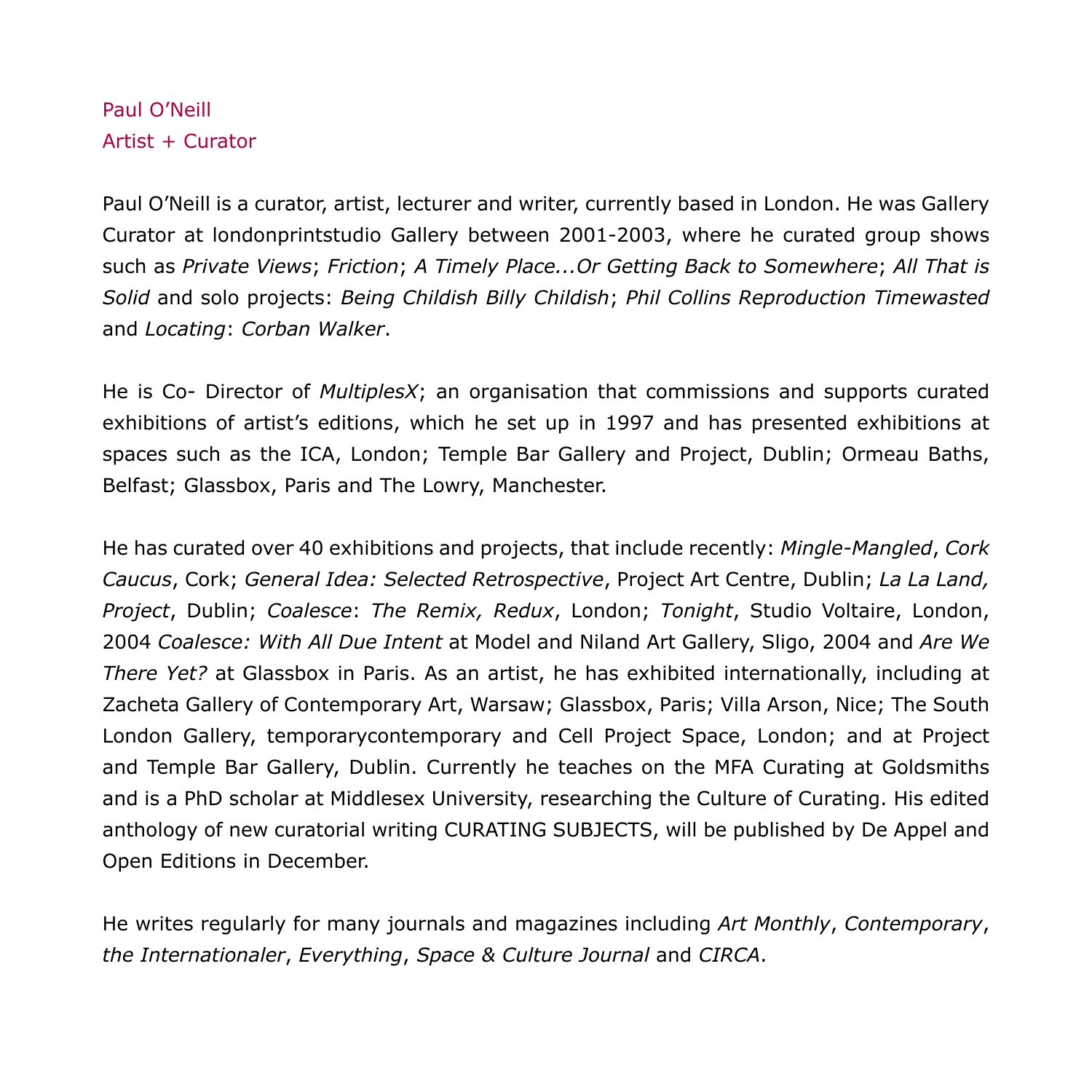On Absence

- Absence has ontological priority over presence. 1
- Constraints on living and being are defined by absence rather than positive obstructions: the absence of clean water; the absence of money; the absence of recognition; and so on. 1.1
- People are not born free. 1.1.1
- To be unfree is not to have supplementary forces enchaining a pre-existing freedom; it is to be restricted by what one does not have. 1.1.2
- To become free is to remove lacks: to absent absences. 1.2
- Art is constrained by what is absent from it. 2
- Appropriate behaviour with art is nothing but the exclusion of the possibility of other forms of behaviour. 2.1
- Expectations, rules and conventions block alternatives as much as prohibitions do: they deprive one of the terms in which something else might be thought or done. 3
- The Law and its transgression establish and rely upon each other. 3.1
- Freedom is not alternative behaviour. 3.1.1
- The absence of Law is not its transgression; it is the absence of the dialectic of Law and transgression. 3.1.2
- Freedom is alternative relations between persons. 3.2
- Freedom is a different society. 4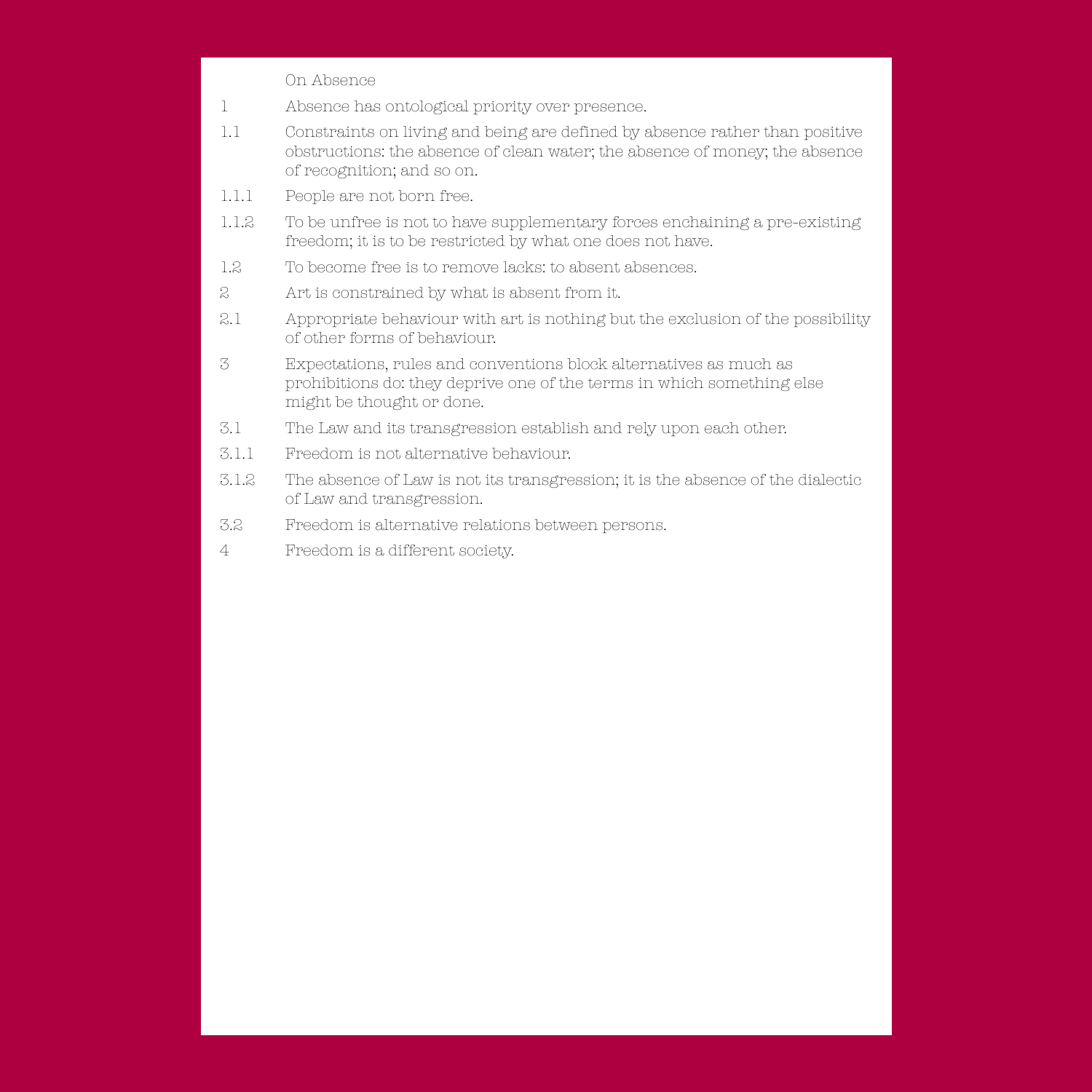#### David Burrows: Artist + Writer

David Burrows was born 1965, London and received an MA in Fine Art from Goldsmiths College London.

He has exhibited in both the UK and abroad and his exhibitions include *Popnosis*, Chungking Projects Los Angeles 2005; *Moonage Daydream*, Praz-Dleavallade Paris 2005; Mirror works, fa projects London 2004; *New Life*, Chisenhale Gallery and UK tour, 2004-05, *Macro/Micro*: *British Art 1996-2002*, group show curated by British Council, Muscarnok/KunstHalle, Budapest, 2003; *Modern Domestic Disasters*, Frederieke Taylor Gallery, New York 2002; and *Becks Futures 2,* 2002.

An element of his practice has been collaboration with other artists and writers including exhibitions with BANK and *Sample Scatter Synthesis* (*Amplified*), Artspace, Sydney 2003, Australia and *Synthetic Sublimation Party*, Nylon, London 2002 with DJ Simpson. He is a contributor to Guerrilla Plastique Fantastique, a collaborative practice formed with Simon O'Sullivan. Awards include, Paul Hamlyn Visual Arts award 2002. Writing includes reviews, essays and fiction for magazines, journals, catalogues and books. Writing for exhibition catalogues includes essays for exhibitions by Mark Wallinger, Manuel Ocampo, Lindsay Seers, Nicky Coutts and DJ Simpsons. Recent short stories and cartoon stories have been published in *Victor B* and *Frozen Tears* and *Magnetic Promanades*. David Burrows lives in London and lectures in art at the University of Central England where he is also the editor of Article Press.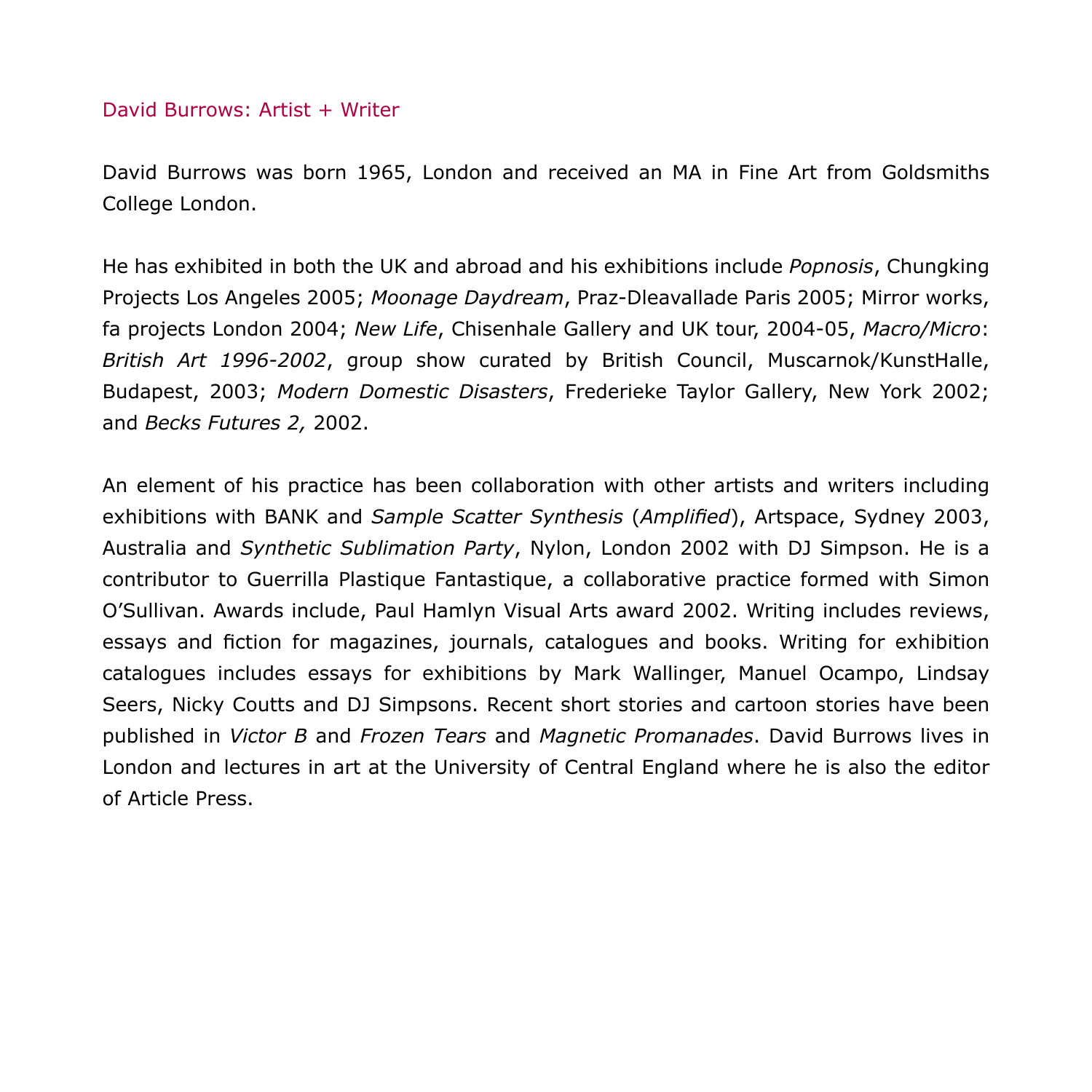#### On Repetition

1



- In evolution, convergence is the name of the process by which two unrelated species come to possess the same or similar characteristics because subject to similar evolutionary pressures. 1.1
- Similar processes happen elsewhere. 1.2
- Repetition in the world is commonplace. 2.
- Repetition in the world of things is conditioned by utility and the mode of their production. 2.1
- Products are standardized. 2.1.1
- Branding makes the standardized product recognizable and easy to consume. 2.1.2
- In psychoanalysis, repetition is a sign of blockage. 3.
- In the symptom, the subject unwittingly repeats the traumatic event. 3.1
- The repressed, via the unconscious, forces its way to the surface. 3.1.1
- Repetition is the cost of repression. 3.1.2
- To repeat is to be haunted: a sign of unfinished business. 3.2
- The subject clings to her symptom; if she did not, it would not be a symptom. 3.3
- Repetition can be reassuring. 3.3.1
- In art, repetition is expected. 4
- Consistency can be reassuring for art's makers and consumers alike. 4.1
- One pressure on a successful artist is to repeat the success. 4.1.1
- Literal repetition is dumb. 4.2
- Copying oneself is as mindless as copying someone else. 4.2.1
- Mindlessness in art and mindlessness in the world can look similar. 4.2.2
- Repetition can be a refusal. 4.3
- Repetition can negate all kinds of talk of originality, sensitivity and so on. 4.3.1
- Repetition gives the artist something else to do. 5.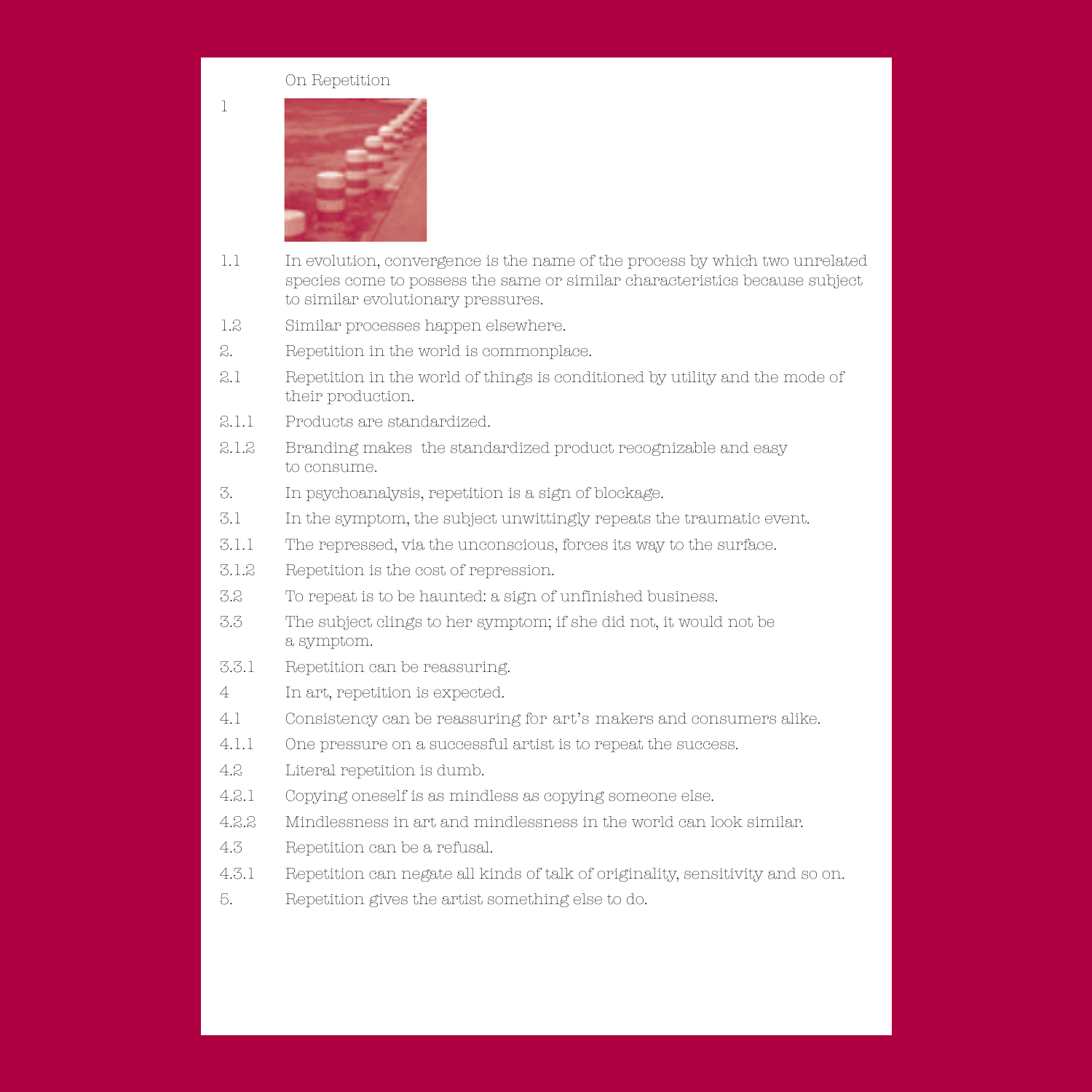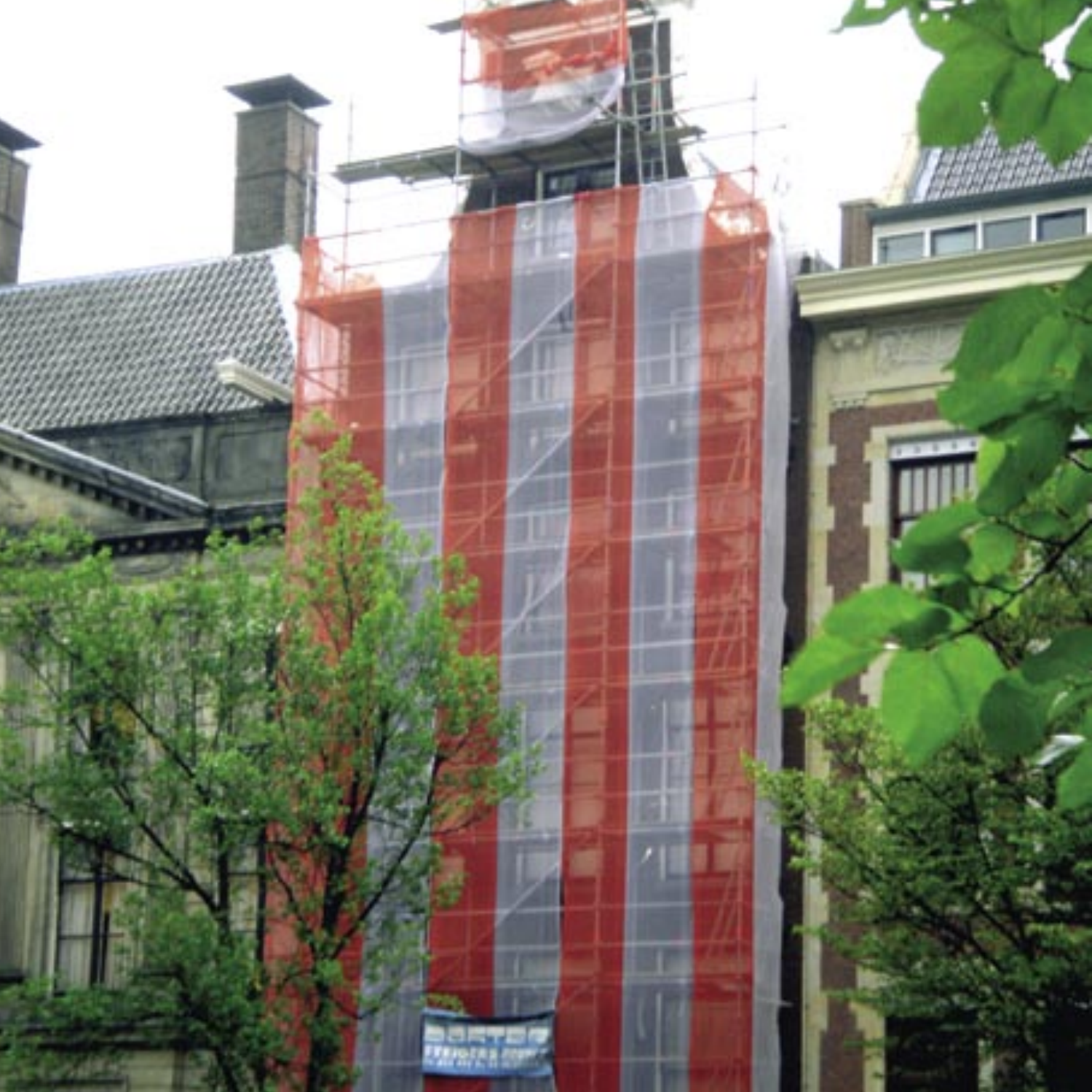### ACKNOWLEDGEMENTS

copyright by the artist The copyright of the text (essay) resides with text+work Images copyright by the artist

| Written by  | David Burrows, Mark Hutchinson + Paul O'Neill |
|-------------|-----------------------------------------------|
| Edited by   | Violet McClean / vmcclean@aib.ac.uk           |
| Designed by | Sonja Stender / design@jazznoons.co.uk        |

the **arts institute** at bournemouth

Published by text+work, The Arts Institute at Bournemouth ISBN 0-901196-16-9

images as from "Found Buren" ongoing image series, Paul O'Neill 2003-2006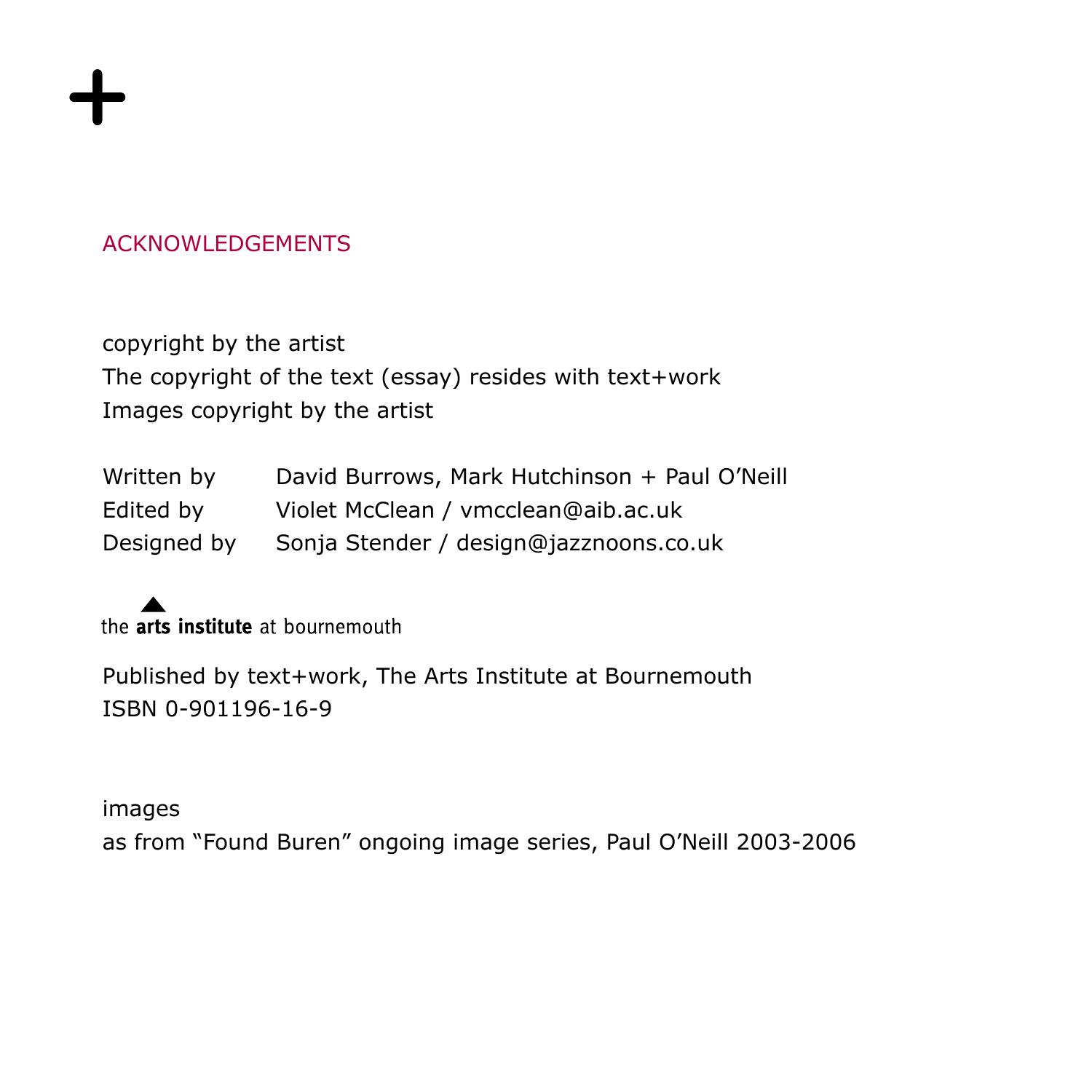## EVENT

The Gallery invites you and your guests to the text+work event and private view on Thursday 18th January 2007, details are as follows:

Event Thursday 18th January 2007 from 4.30 to 5.30pm Lecture Theatre One

Followed by a Private View in The Gallery from 5.30 to 6.30pm

For further information and to book a place for the event please contact:

Violet McClean, Gallery Officer on vmcclean@aib.ac.uk or 01202 363351